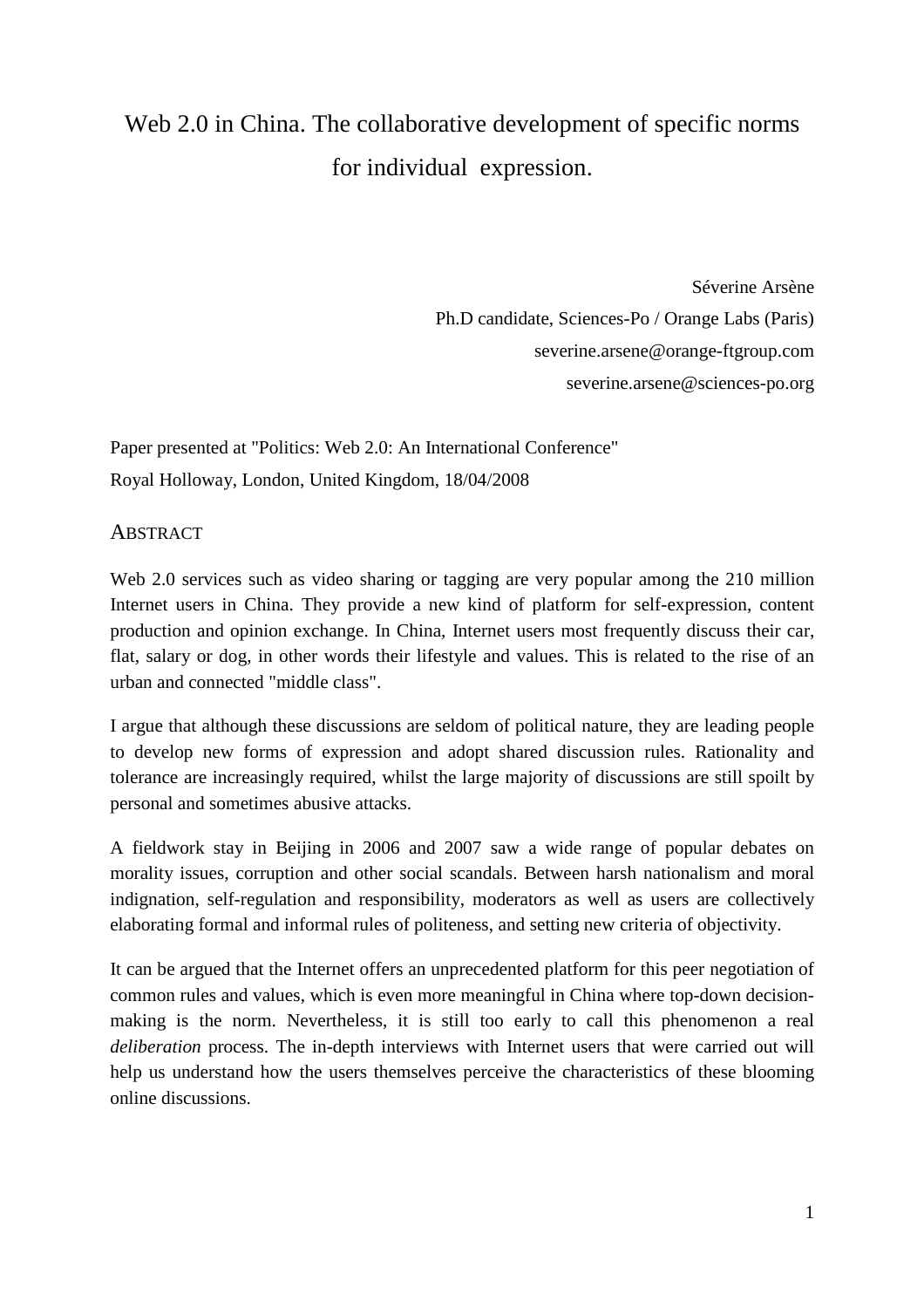March 2008. The world's eyes are focused on China, while Tibetan riots break out in Lhasa. Press agencies compete with different versions of the story and Youtube is blocked again. In the context of a severe censorship, thousands of Internet users express various kinds of reactions online, most of which follow the official line, sometimes with a virulent tone<sup>1</sup>, making it doubtful whether it is possible to merely discuss the Tibetan question in China<sup>2</sup>.

Youtube is a symbol of free speech in the West because it is one avatar of what is worldwide called Web 2.0<sup>3</sup>. The expression "2.0" refers to some collaborative aspects of the Internet such as photo sharing (FlickR) or content aggregation (RSS feeds) for example. In recent years, the most successful Internet services have promoted peer collaboration and have enabled users to upload and share their own contents. This phenomenon has revolutionized among other things social networking (Facebook), entertainment (peer-to-peer file sharing), information management (Wikipedia), and, in all probability, political involvement all over the world. Now citizens have platforms to meet with peers, share information and opinions, upload multimedia documents and gain autonomy in front of governments. In theory at least, the Internet is a powerful vector of the popular political participation that has progressively become the symbol of a democratic society for Western philosophers<sup>4</sup>.

In fact, years of development of the Internet in Western countries have proved that it offers a very diverse environment which, far from fulfilling old democratic dreams, leads to new questions on the issue of public discussion<sup>5</sup>. As Peter Dahlgren argues, the Internet offers a "myriad of communicative spaces" that are both distinct and interlaced. Considering such questions as digital divide, commercialization, and the fact that the users are still dependent on their socio-cultural background, these spaces are not always perfect for democratic purposes. Are Internet users really better informed? Do they act as knowledgeable consumers, as responsible citizens or both? Do they accept to be confronted to antagonistic opinions? The

<sup>&</sup>lt;sup>1</sup> TAYLOR, Sophie, "Chinese seethe on Web over rare riots in Tibet", Reuters, 15/03/2008, via http://www.washingtonpost.com/wp-dyn/content/article/2008/03/15/AR2008031500633.html

<sup>&</sup>lt;sup>2</sup> MCKINNON, Rebecca, "Tibet... Is discussion possible?", in

http://rconversation.blogs.com/rconversation/2008/03/tibet-is-discus.html

<sup>&</sup>lt;sup>3</sup>For some explanations on the expression "Web 2.0", see http://en.wikipedia.org/wiki/Web\_2.0; http://www.oreillynet.com/lpt/a/6228

<sup>4</sup> MANIN, Bernard, *Principes du gouvernement représentatif*, Calmann-Lévy, Paris, 1995

<sup>5</sup> FLICHY, Patrice, "Internet, un outil de la démocratie?", *laviedesidees.fr*, 2008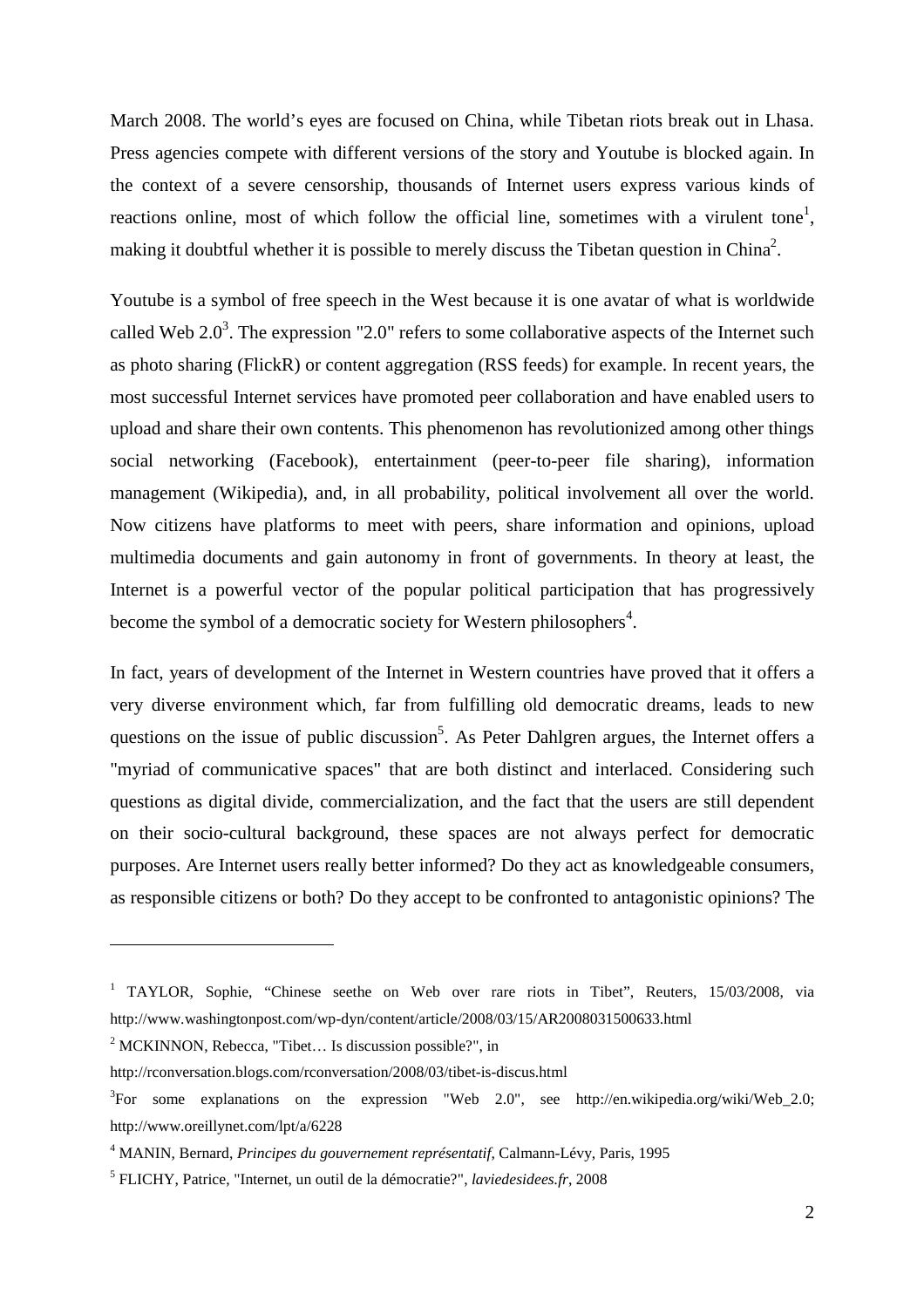development of the Internet forces researchers to explore old questions again with fresh eyes. Quoting Habermas<sup>16</sup> concept of communicative action, Dahlgren<sup>7</sup> underlines the fact that deliberation has become the central point of the Western ideal of popular participation. As an ideology, it has even become a "deliberative imperative"<sup>8</sup>, in other words deliberation has become the main foundation of political legitimacy in democratic regimes. This makes questions about the role of the spectators, their position towards critical reflection and public controversies crucial.

This ideal-type may not exist anywhere on the global Internet<sup>9</sup>, but this description represents the values that are generally accepted in the West as the key point of democratic deliberation. It serves as a reference point to question new communication tools like the Internet. Researchers do not only focus on the existence of free speech, but also on the values associated to it, which influence the various modalities of the discussion.

In the classic book of Manin, discussion is defined as "a situation in which 1) at least one of the interlocutors tries to produce a change in the opinion of the other, 2) by the means of impersonal propositions", and "it requires that each of the interlocutors uses the faculty that allows to detach oneself from the singular and the immediate to reach the general and the durable, that is to say reason<sup> $10$ </sup>. According to this definition, an exchange of arguments is possible only if the participants believe that they can convince each other, and reciprocally be convinced by each other. This means that they consider that they share some interests in common, despite their respective social belongings (it is also what Boltanski calls *distanciation<sup>11</sup>*). They need to accept contradiction and to be able to articulate arguments to make their point understood by the other participants.

<sup>6</sup> HABERMAS, Jürgen, *Droit et démocratie*, Gallimard, Paris, 1997

<sup>7</sup> DAHLGREN, Peter, "L'espace public et Internet", *Réseaux*, n°100, 2000, pp.157-186

<sup>8</sup> BLONDIAUX, Loïc, et SINTOMER, Yves, "L'impératif délibératif", *Politix*, vol.15, n°57, 2002, pp 17-35

<sup>9</sup> MANIN, Bernard, et LEV-ON, Azi, "Happy accidents: Deliberation and online exposure to opposing views", http://www.eurozine.com/articles/2006-07-19-manin-en.html. In this article the phenomenon of deliberation occurs only by "accident".

<sup>10</sup> MANIN, Bernard, *Principes du gouvernement représentatif*, Calmann-Lévy, Paris, 1995, p252 (in translation) <sup>11</sup> BOLTANSKI, Luc, *La souffrance à distance*, Métailié, Paris, 1993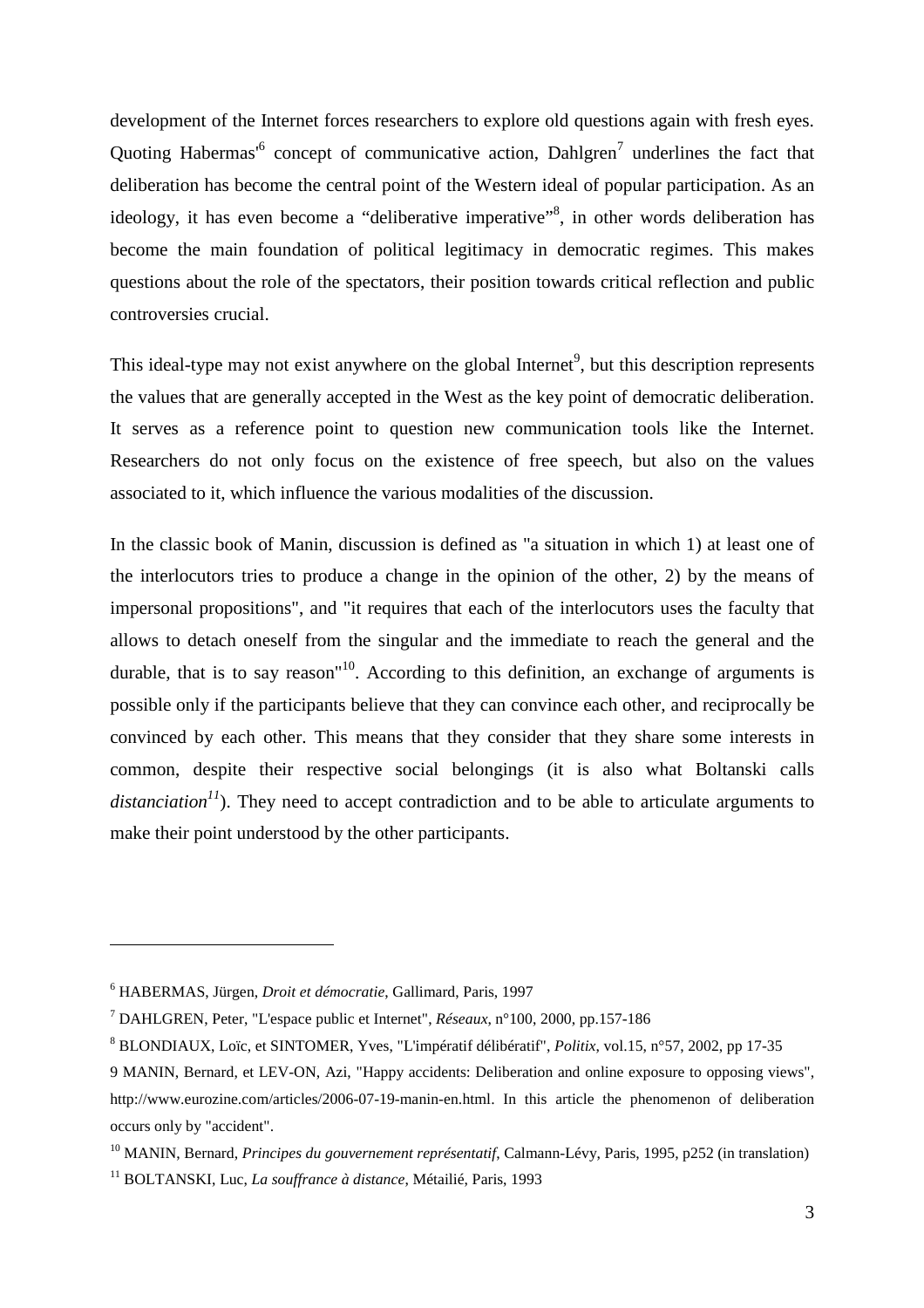There are plenty of Web 2.0 applications in China and they are very successful among the 210 million Chinese Internet users. There are around twenty millions of blogs<sup>12</sup>, the contents of which are aggregated in very dynamic portals; new pop stars are discovered on the Web<sup>13</sup>; forums serve as tools of community building for people who have the same tastes. Here again, the Internet is usually perceived as the space where citizens can develop together an autonomous public opinion through collective deliberation. It is often taken for granted that they will do so as soon as censorship softens $14$ , whereas the Internet users' habits of online shopping, and their taste for entertainment, suggest that few Internet users are keen to get involved in political debates. Moreover, the recent events in Tibet and the vehemence of online comments highlight the necessity to analyze online discussions carefully before drawing any conclusions.

More than ever, it is necessary to assess the nature and qualities of the discussions that are held online, the values of the actors, the context in which discussions happen and the rules that organize them. The theories of deliberation provide precise concepts, definitions and descriptions of the democratic ideal in the West. They are only helpful landmarks to observe discursive phenomena, but it is important to narrow down the meaning of concepts in their local context, and the significance they may have for the actors themselves, in order to describe their position towards discussion in an appropriate way.

I argue that the conversations and debates that take place on the Chinese Web do not fit the theoretical model of deliberation, if defined as a rationalized exchange of contradictory arguments between peers, resulting in the elaboration of a public opinion<sup>15</sup>. Instead, the collective definition of online rules and values both confirms the Internet as a legitimate platform for public expression and contributes to elaborate specific normative framework that

 $12$  For example, the world record of blog readership is that of actress and director Xu Jinglei. see "Xu Jinglei" most popular blogger in world", Xinhua via *www.chinadaily.com.cn*, 24/08/2006

<sup>&</sup>lt;sup>13</sup> see Mice love rice (http://en.wikipedia.org/wiki/Mice Love Rice) or the Back Dormitory Boys (http://en.wikipedia.org/wiki/Back\_Dorm\_Boys)

<sup>&</sup>lt;sup>14</sup> A few examples of press titles: FOWLER, Geoffrey A., "Bloggers In China Start Testing Limits Of 'Mental Firewall'", *Wall Street Journal*, 05/12/2007; EWING, Richard D., "Cracking China's Great Firewall", *Asia Times Online*, 10/07/2007; FRENCH, Howard, "Chinese begin to protest censorship of Internet", *International Herald Tribune*, 04/02/2008

<sup>&</sup>lt;sup>15</sup> To avoid any misunderstanding, I do not assume the existence of such a deliberation on the Western Internet either.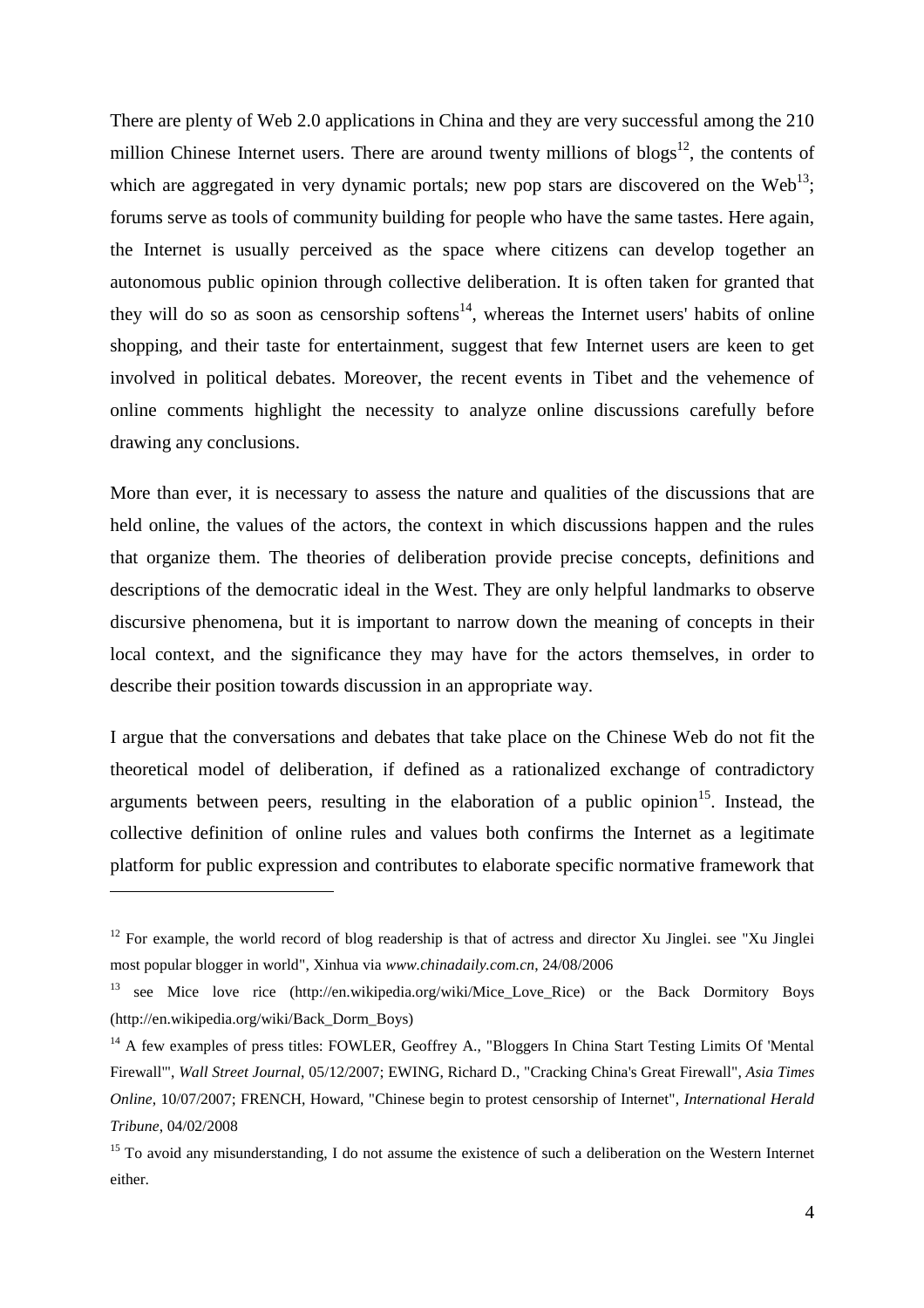partly differs from the values adopted in Europe. This is not a denial of the real revolution brought by the development of the Internet in China, but rather a call for a more careful observation of the specific logics that drive people's involvement in this complex space.

I intend to approach this issue through the study of some Internet users' perceptions of online conversations on IM, e-mail, forums, and blogs, which are the spaces where most online social interactions happen. They have been asked about their usage of these services, their opinion on the rules of each kind of Internet service, and the values that they find important to respect online. Examples of transgressions of these rules of politeness were used to highlight the significance of each kind of norm and value in their vision.

Published contents of forums and blogs are taken into account, and some are quoted as examples of the Internet landscape and atmosphere. However a large part of the Internet users' activity on the Internet is in fact not visible on the Web. For instance, it is impossible to reach the majority of Internet users, who only read comments online and never publish their own points of view. Discussions start with the decision to get involved or not, so we can not settle for online contents, but we should instead focus on the users themselves and their motivations. Why do they take part in online conversations, when, where and how?

During a fieldwork in Beijing in 2006-2007 for a PhD research project, fifty persons between 18 and 40, both men and women, were interviewed; they use the Internet for personal purposes at least one hour per day on average. Their profiles are randomly diversified in terms of profession, income, living area in Beijing. As the research focuses on Internet usage in the post-reform generation, I have chosen to interview mainly young adults between 20 and 30. That generation happens to be the main group of Internet users in the Chinese statistics, as the emergence of the Internet phenomenon still concerns in majority the very specific category of urban, young, educated Chinese people<sup>16</sup>. Considering the huge differences between social categories in China, especially between rural and urban China, it is important to keep in mind that my observations are limited to some young urban professionals in Beijing.

This approach sheds light on passive users who are seldom observed in Internet inquiries. The results are inevitably different from interviews of active users, whose patterns of communication logically include more involvement into the public space. By choosing the

<sup>16</sup> www.cnnic.net.cn; or GUO, Liang, *Surveying Internet usage and impact in twelve Chinese cities,*  www.markle.org, oct.2003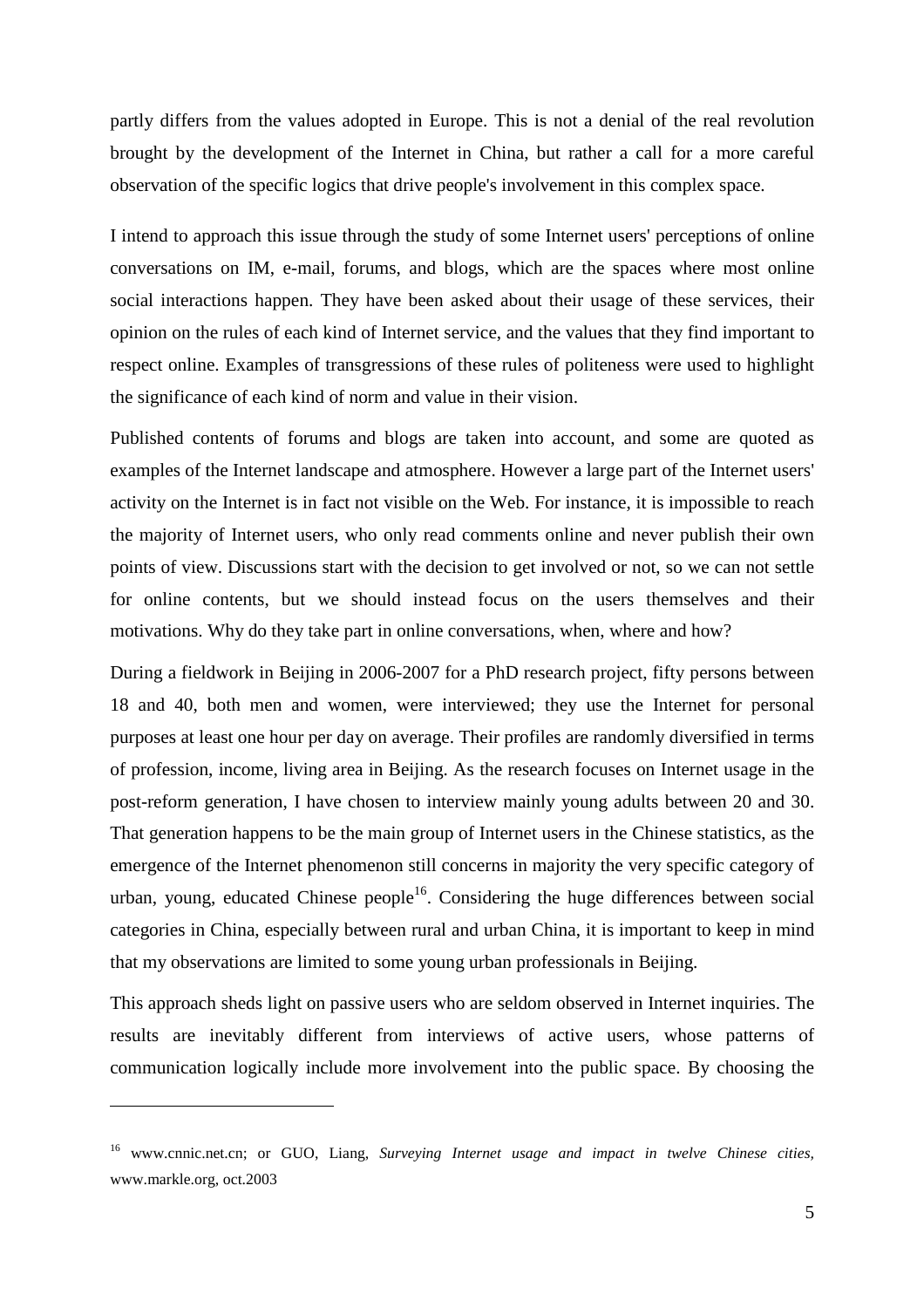criteria of Internet usage only, I hope that the sample is more representative of "average" users, though any representativity is illusory in this kind of qualitative research. One should not be surprised to find more political indifference in this sample than in some Internet forums, and this angle will inevitably have consequences on the overall analysis of the dynamics of the Chinese Internet.

There is an impressive homogeneity in the answers of the interviewees, especially in the answers about the values related to online speech. Only a couple of interviewees have different points of view on this question. As space is limited, the sentences quoted in this article are mostly examples of this common voice, except where explicitly stated.

#### A MESSY PLATFORM OF EXPRESSION

#### **"Very yellow, very violent"**

During the fieldwork, I was aware that political issues might be difficult to address with some interviewees. They sometimes refrain themselves from talking politics with strangers, but they also define political issues in a very narrow way. They often consider politics as the restricted field of government organization, leaders' meetings and international relations for example. As I did not particularly target this domain, but wanted to explore the interviewees' personal opinions about online discussions, I opted to use the word "social issues" in the questions. Social issues potentially cover parochial questions such as neighborhood disputes as well as large economic or social problems like education policy reform. I thought that this was broad enough to let the interviewees react on topics that have some general dimensions, without bothering them with so-called "sensitive" topics.

Quite surprisingly, the interviewees identify as "social issues" such cases as murders, adultery, all kinds of scandals involving some physical or moral violence. Such a proliferation of sinister details and sexual scandals was unexpected, but a significant number of the interviewees mentioned tabloid-like cases first, when asked for examples of recent "social issues" they had paid attention to, like this young lady.

"- I read comments, only if it really interests me, if it particularly calls my attention, like a few years ago in Harbin, more than twenty kids were killed and I was very touched because I found that very sinister. Then there were reports on it, the police intervened, actually this case was discussed for about a year. If they had solved the problem quicker it would have been different, but at that time there were lots of forums that talked about it, and we expressed our opinion.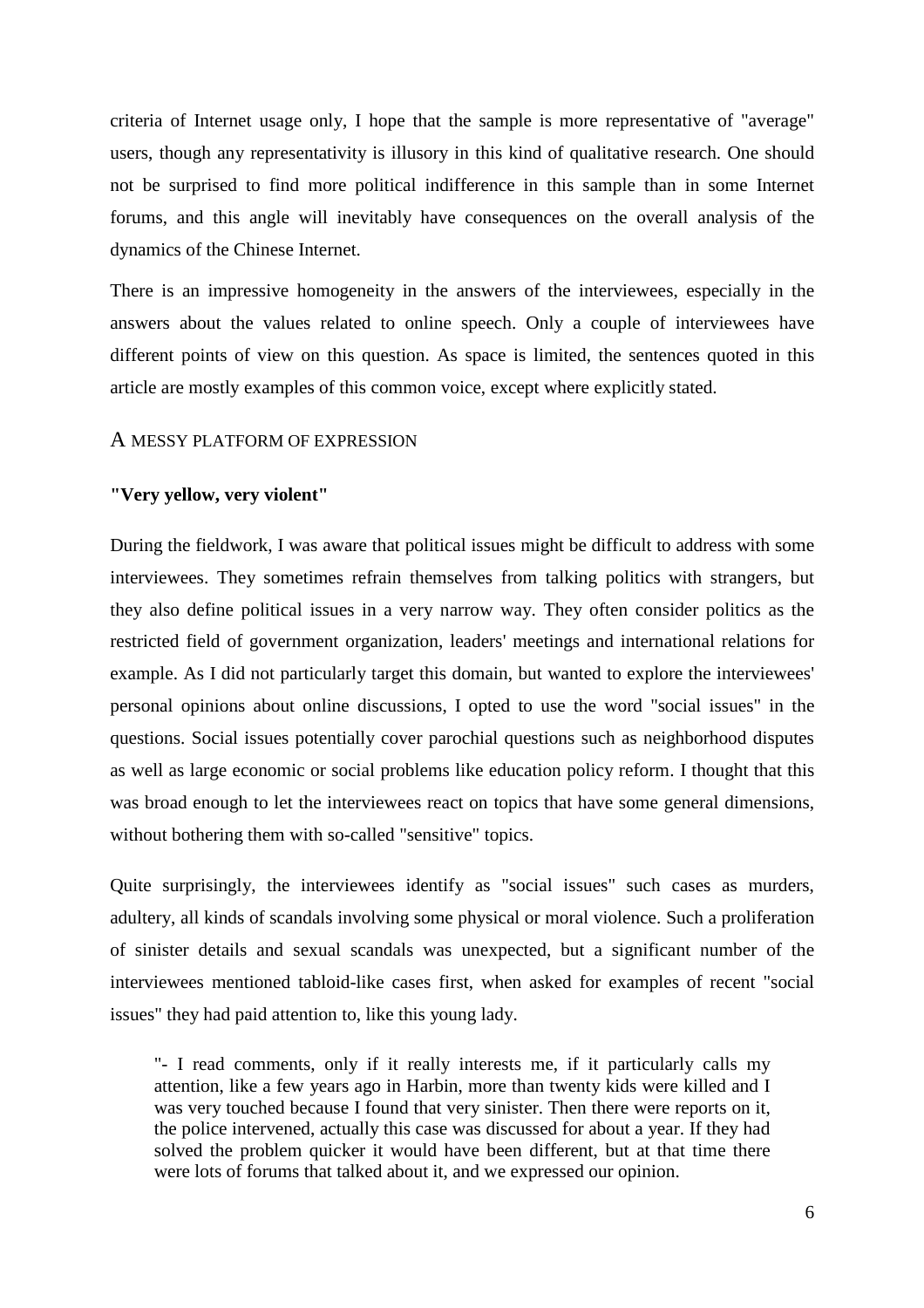- Did many people express their opinion?

- Yes, a lot, because it shocked everybody (*gongfen*). It was a Web café manager, his girlfriend had gone and he went crazy, so he took children to his place, and cut their limbs. Then one of them was cleverer, he managed to escape and the case was published, but by that time there were already twenty children dead at  $least.$ "<sup>17</sup>

There are countless cases like this one on the Chinese Web and the interviewees are obviously very sensitive to them. The violent nature of some parts of the Internet is largely denounced in the national media. The Internet is described as a wild place where one can easily be confronted to pornography, coarseness, verbal and visual violence. It is not a place for children, because it is "very yellow, very violent,"<sup>18</sup>, as a middle-school student said last January, when she was interviewed for a CCTV broadcast.

There is room for scandals on the Chinese Internet indeed. Some are of moral nature, dealing with cases of animal cruelty, such as the famous story of a woman crushing the head of a baby cat with her high heels<sup>19</sup>. She became the victim of a real manhunt online and offline. Other cases underline class struggle, like the "BMW case", in which a massive quarrel happened after peasants damaged a luxurious  $car^{20}$ . Of course, the most violent reactions occur when patriotism is involved, as witnessed in some anti-Japan campaigns<sup>21</sup>. Any topic involving Japan on mainstream Web portals attracts violent comments and insults directed at "Japanese pigs" or worse. In the same category, the recent riots in Lhasa also witnessed "a vitriolic outpouring of anger and nationalism directed against Tibetans and the West" on the Chinese  $blogs^{22}$ .

 $17$  XYH, piano teacher, 27

<sup>18</sup> MARTINSEN, Joel, "The yellow, violent mob culture of a Chinese BBS", *www.danwei.org*, 16/01/2008. The yellow colour metaphorically represents pornography in China.

<sup>19</sup> 喻尘, "女子虐猫图激怒网民", http://news.thebeijingnews.com/china/2006/0302/011@164337.htm (in Chinese) or MARTINSEN, Joel, "Animal cruelty in the mainland press", *www.danwei.org*, 02/03/2006

<sup>&</sup>lt;sup>20</sup> ZHOU, Raymond, "BMW drives wedge between rich, poor", *China Daily*, 18/01/2004 http://www.chinadaily.com.cn/en/doc/2004-01/18/content\_300105.htm

<sup>&</sup>lt;sup>21</sup> 王琼, "唐朝衙门背景是"太阳旗"", http://epaper.bjd.com.cn/wb/20060707/200607/t20060707 45533.htm (Chinese).

<sup>22</sup> TAYLOR, Sophie, "Chinese seethe on Web over rare riots in Tibet", *Reuters*, 15/03/2008, via http://www.washingtonpost.com/wp-dyn/content/article/2008/03/15/AR2008031500633.html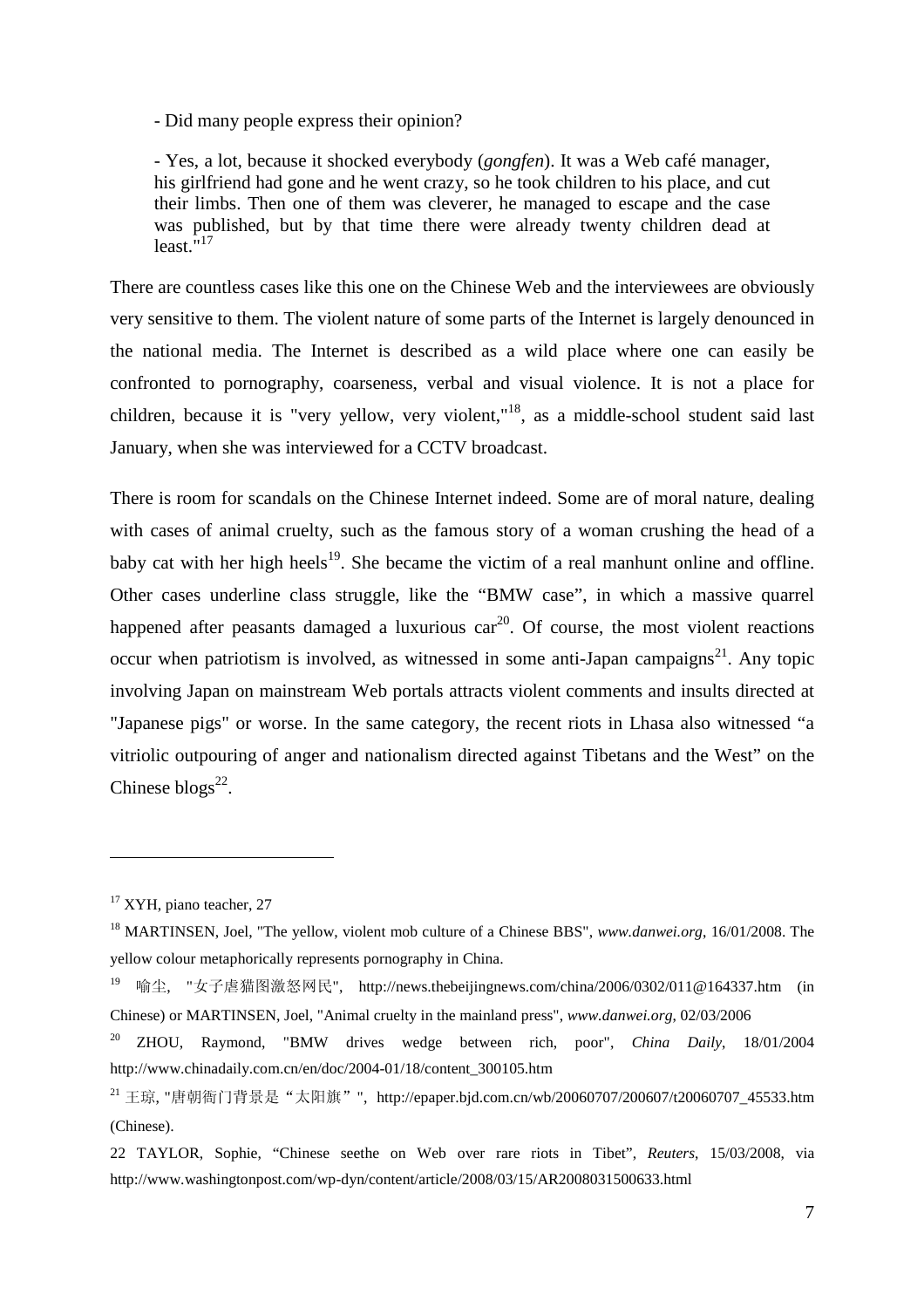The existence of a rather high level of violence online, including rude vocabulary, intolerant opinions, and pornography is not a Chinese specificity. The Internet is not easier to control than the average communication channels and it is host to a variety of extreme situations almost everywhere in the world. In the Chinese context, Internet users have specific reactions toward this phenomenon though, and their own perceptions of the possibilities and limits of the Internet can give us some clues about their vision of the do's and don'ts in Chinese society.

These frank expression patterns observed online were rather surprising because I thought that asking about "social issues" would call examples of debates or disputes that would be treated with argument exchanges. In other words, I had expected stories about controversies, opposed opinions, and values about the way to articulate one's own point of view to answer other people's statements and convince them. These wrong expectations were probably the result of numerous readings on the Western model of deliberation. Instead, "social issues" inspired to the interviewees examples of scandals, lynching, popular indignation and the rules that are necessary to solve the online lack of civilization. Obviously, the role of online expression is perceived differently in China and in the West.

## THE AMBIGUOUS FRAMEWORK FOR EXPRESSION

## **Collective need for regulation**

 $\overline{a}$ 

As an example of the difficulty to find the right tone for discussions, let us read a few sentences from a forum, written right after a celebrity named Sun Haiying had declared that "homosexuality is a crime".

"Even though Sun Haiying's speech was a little exaggerated, he is right to disapprove of the idea that one can be gay. Homosexuals are unhealthy, both psychologically and physically. They would like to be accepted by the society, which is understandable and deserves compassion. But one can not throw torrents of insults at people who disapprove of homosexuality. […] We must tolerate, learn and understand more and we need less insults, ignorance and attacks. Opinions should not be so extreme and we need to keep respectful towards other people."<sup>23</sup>

<sup>23</sup> translated from byron730319, *http://bbs.news.tom.com/i\_741\_83477.html* (in Chinese), 15/08/2007, via *http://blogenchine.com/2007/08/* (in French)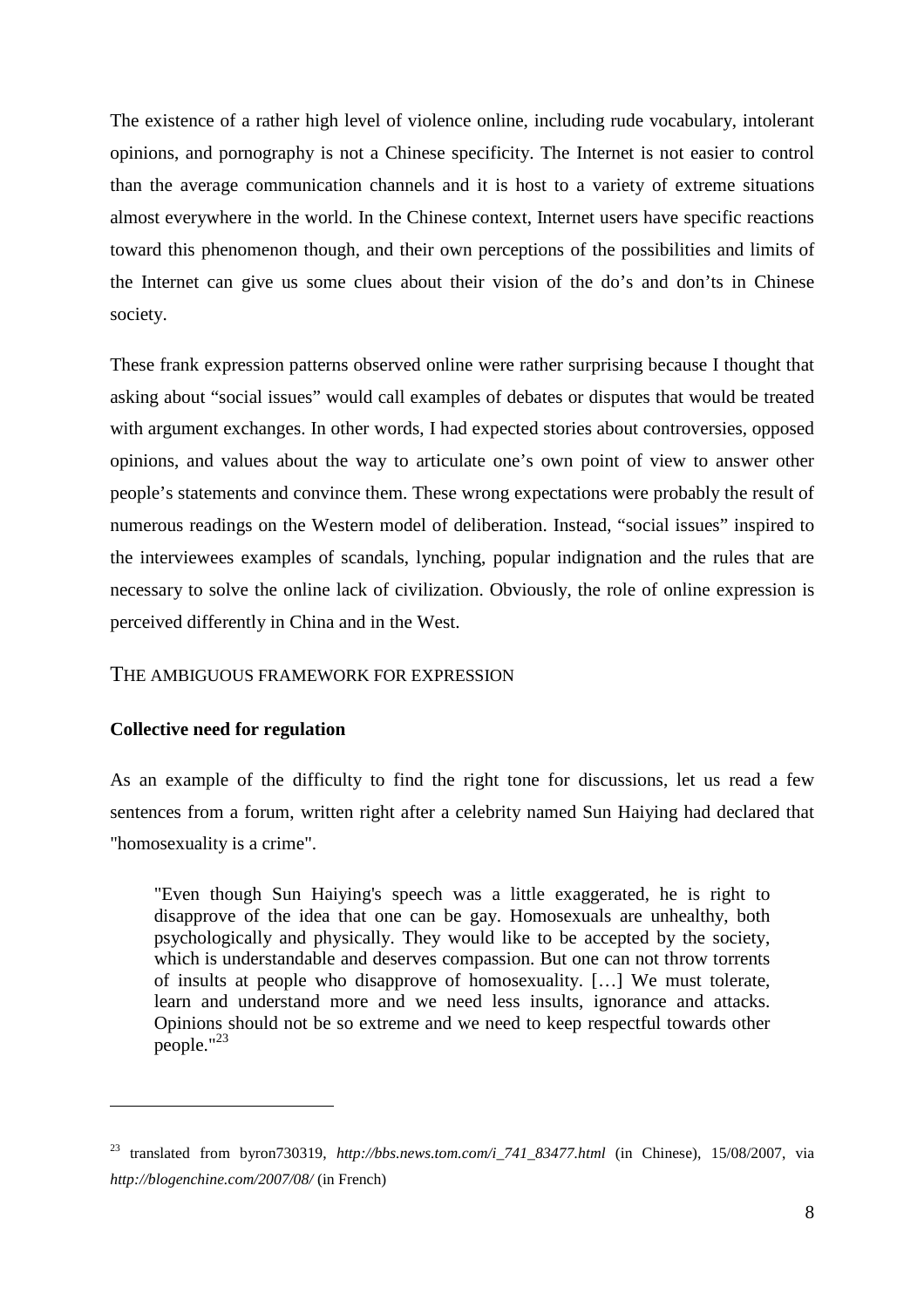The juxtaposition of a very radical opinion about homosexuality on the one side and the vocabulary about compassion, understanding and tolerance on the other side is interesting. Obviously it is difficult for that person to deal with his own feelings, and express his opinions respectfully. He acknowledges the necessity of being tolerant with each other, whatever the intensity of the feelings, and his own degree of disagreement, for the sake of keeping the Internet peaceful.

The simultaneous presence of many people within a common space requires some selfregulation from each of the participants, according to implicit rules that are progressively and collectively elaborated. In other words, the constraints of sustainability of the forums and blogs make a minimum level of tolerance compulsory. Therefore the users are forced to learn the techniques of co-existence, to measure the subtle limits within which one does not harm each other's ego. In that sense, the Internet can be considered as a "university for civic speech<sup> $n^{24}$ </sup>. The term "civic" is not really accurate, but for now one can say that people are learning to be confronted to each other's opinions online. This means that they need to decide whether they agree or not with what other people express on the Web, and with the fact and manner of publishing it. They must also decide what reaction to adopt and they need to learn moderation and politeness. There are lots of choices. They can ignore other people's opinions if they dislike them, and visit other kinds of websites, but they can not prevent the others from expressing themselves. They can express their own agreement or disagreement with their own words, and find the right balance between emotions and rationalization. Otherwise they can also make their own comments about the very tone of the forum (or other platform) and give some advice to the other users about the right online behavior.

A rather unified normative lexical field emerges in the interviews. One case after the other, a whole framework of norms is established by trial and error. The central values of this framework are moderation and responsibility, which are the attributes of a certain kind of modernity or "civilization".

"People insult him with very dirty words, they don't even look at the nature of this person, you see? The only impression people give me is to let go their violent anger, they cannot really manage to discuss the case. Why do I say that I don't have new friends on the Web, it's because I believe that if you have emotions to let go, it is not the right way to do it, you need to be more civilized.

<sup>&</sup>lt;sup>24</sup> LIAN Yue, "The Anonymous Internet is the Citizens' University", *Southern Metropolis Daily*, 27/10/2006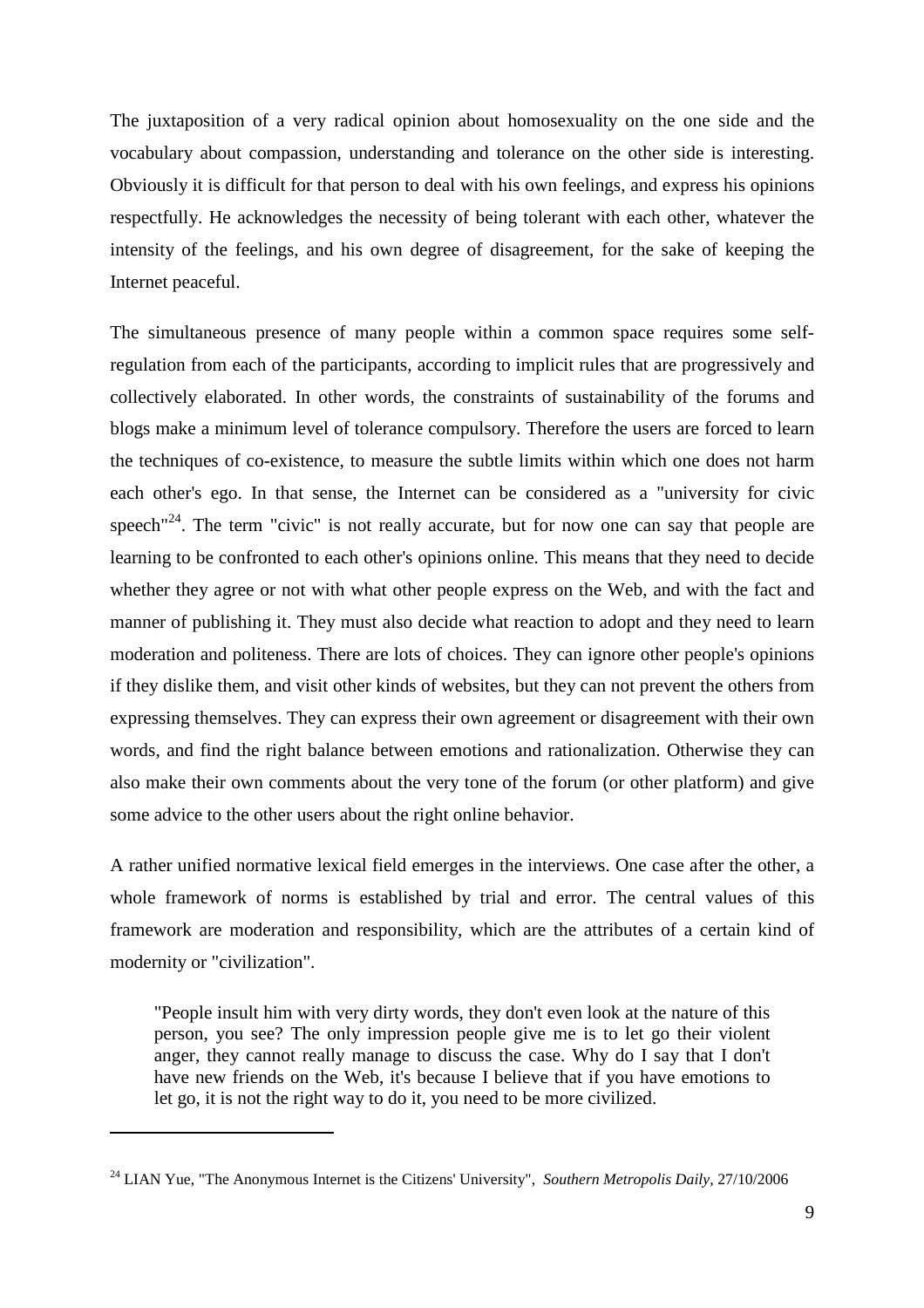- So what should you do then?

- You can express your own opinion on this topic, but you should not attack the personality or the body of this person. So people who post on these forums today are of a rather bad quality (*suzhi bijiao di*)."<sup>25</sup>

Personal attacks are one of the biggest concerns of the interviewees, together with crude vocabulary. It is notable here that H.J. criticizes the "quality" of the people who make personal attacks, which is somewhat contradictory. It is a common pattern that the interviewees classify people into good and bad, and have the very behavior that they are criticizing, that is to say attacking people instead of criticizing their ideas.

The most obvious particularity of the Internet as a publication space is that it is shared between lots of users who do not necessarily have the same opinions and behaviors. According to the interviewees, one should try not to have any influence on the others, for fear of hurting them or creating a conflict.

"There is no precise rule, for example something, one should express it according to one's most truthful opinion (*zui zhenshi de xiangfa*), treat this thing with the most correct attitude (*zhengque de taidu*). If this thing is not accurate, it can be attacked with bad intentions. One should treat this thing with moderation (*pinghe*), think over questions from this kind of correct attitude (*zhengque de taidu*), one should not be too violent. Because when you publish it, there is an influence on other people who read it for sure, so if you speak up there you must be responsible (*fuzeren*), especially responsible towards society, towards the Web, you mustn't believe that there is no sense of reality on the Web, that it's fake (*xujia*). The Web has two faces, one is real and one is fake, so when you discuss a question online it is the same, serious things must be taken seriously (*renzhen*)."<sup>26</sup>

In this quite representative quote from a young mother, truth, moderation, and responsibility are keywords, as opposed to violence and falsehood. Entering a public space like an Internet forum provides opportunities and also implies that one must act as an adult, a responsible person who needs to pay attention to the others and to the society in general. Notably, her rather vague description of "the society" and "the Web" not only refers to other people and their feelings, but also to the nature of the topic, the kind of space, and - probably - the level of surveillance in this space. The Web is not only virtual. One should be aware that the same rules apply online as offline and that speaking out online can have real consequences.

 $25$  H J, salesman, 28

 $26$  G. J., 32, clerk in a car-decorating company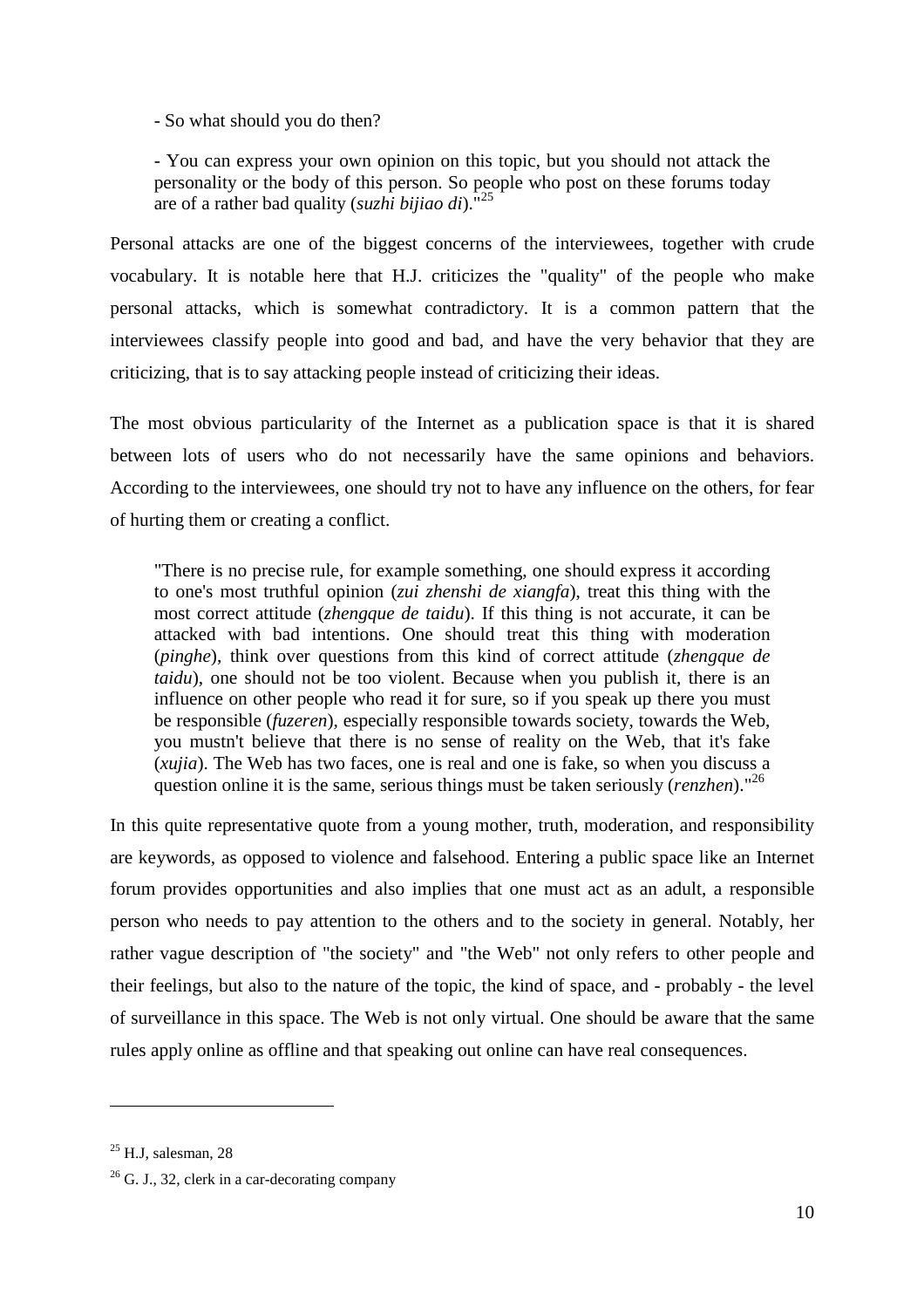"Responsible", in this case, has a multiple meaning and refers to a vast quantity of codes that cover both expression forms and conversations contents. Indeed, the majority of Internet users agree that some things should not be mentioned online, especially political contents. They often remind it to each other, and even exclude some participants from discussions when they have inappropriate opinions or behaviors. One of the interviewees said that he had stopped publishing dissenting opinions when some other users started to insult him and said that he was a bad citizen.

This means that the collective rule-setting, which is supposed to play a regulation role and set the framework for peaceful collective exchanges, is also likely to result in collectively censoring some people's opinions. Only by watching the Web discussions, Internet users can guess all or part of the informal rules that are elaborated and respected by the majority of other users.

## **Self regulation and censorship**

## *Social hierarchy*

Different discussion spaces have different codes, and one should understand those codes before starting to participate actively. It is sometimes difficult to master and it can lead some persons to feel ill-at-ease.

Many interviewees say that they lack self-confidence when it comes to writing their opinions online. For them it is important to have enough knowledge, to master the language and to take time to organize arguments. Unfortunately the fast rhythm of postings on some popular forum threads prevents them from achieving the required quality of expression, so they just give up. In fact, these interviewees perceive the necessity of having certain particular skills to get legitimacy and be heard on the Web, like what Gaxie calls "competence"<sup>27</sup>.

"I don't like sending too much information in too public sites like discussions on forums.

- Why?

 $\overline{a}$ 

- On the one hand because I don't have time. Because if it is public and you see an interesting comment, it is often too late, you need some time to write your

<sup>27</sup> GAXIE, Daniel, *Le cens caché : inégalités culturelles et ségrégation politique,* Seuil, Paris, 1978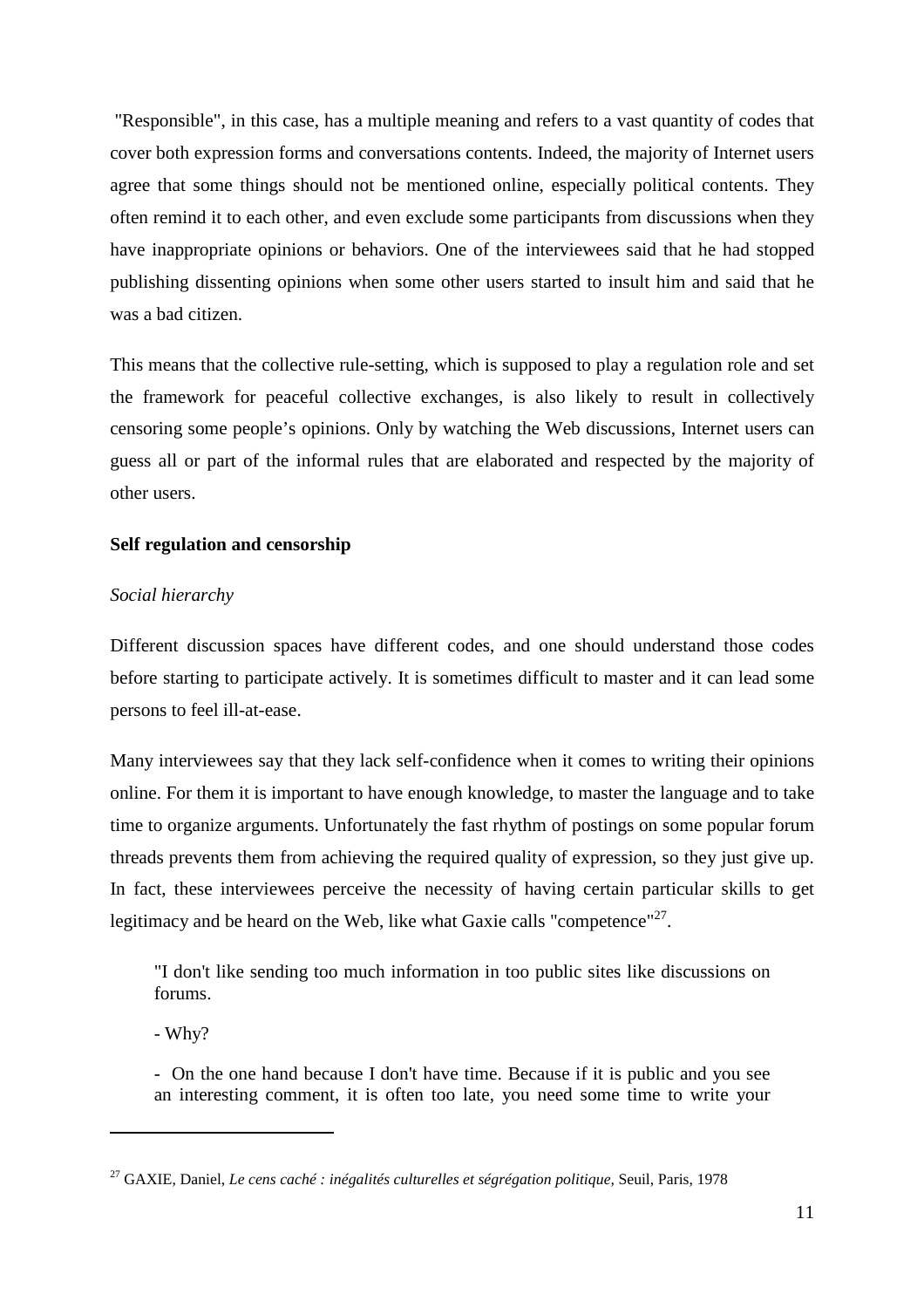answer, to think about it, the topic has already passed, and er… It seems that generally speaking I don't have interesting comments to make. But blogs, or that kind of discussions, you can talk, you can take your time… It's more interesting."<sup>28</sup>

Other platforms can provide better conditions for expressing views, like smaller forums or blogs, where the relationship between the main author and the visitors is more personal, and the format of the comments is less interlaced. That makes them feel more comfortable with opinion sharing, but at the same time, the mainstream platforms are progressively reserved for those who feel confident enough to express themselves. This favors the emergence of educated people and experts as important figures on the Chinese Web.

When people enter the Web, they are not totally anonymous and they need a certain status to be taken more seriously. This is why some experts, considered as more objective or impartial, gain more authority in the public forums.

"And one can read comments from different kinds of people, among which experts, members of a [soccer] team, coaches, Internet users. And then for instance when I watch sports, I pay attention to important meetings, related news, there are a lot. The contents are far more numerous than those of traditional media."<sup>29</sup>

This extract shows that one does not write comments totally anonymously. The status of the participants is important and other users pay attention to their opinions according to their level of recognition. In that interviewee's mind, one speaks as an expert or as a player, and there is no neutral status in the exchange.

"Because this sort of things does not relate to us, our level of interest isn't high, and if you haven't experienced it yourself, when you express opinions on it you always bring a subjective bias. After all if you're not an expert who has researched the topic, it's not necessary to say anything about it.

- So you think that only experts should publish their opinions?

- At least it should be experts or people who have experienced it in person before, who have really endured it personally."<sup>30</sup>

 $28$  Z.L., marketing, 25

 $29$  Z.L., marketing, 25

 $30$  L.G., store manager, 24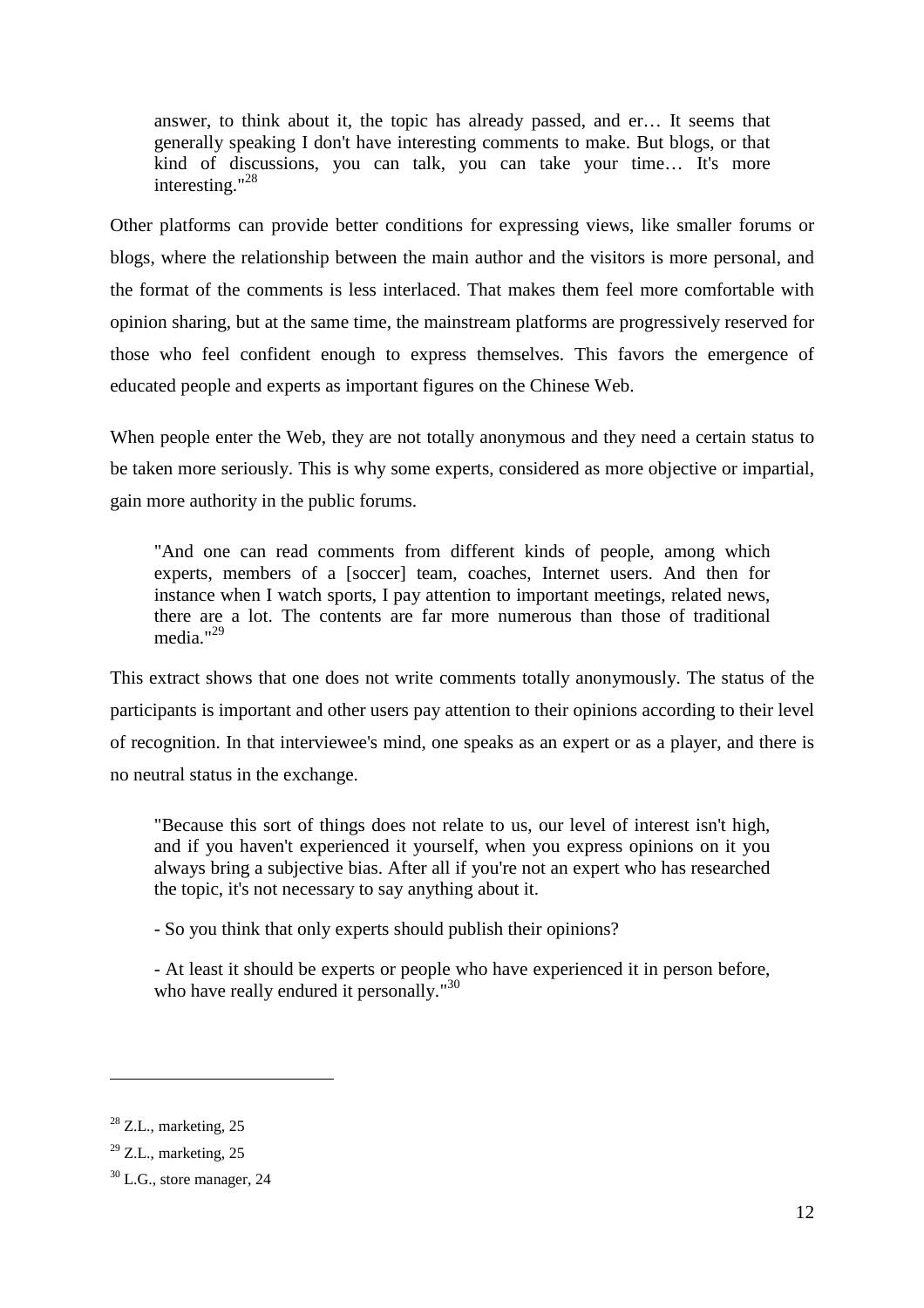Interestingly, this interviewee does not make any difference between witnesses and experts. Both are presented as more "objective" than average people in the sense that they have more information on a case, they understand better the protagonists' motivations and interests. In fact, the word "objective" is almost an equivalent of "close to the case" in the mouth of L.G., whereas it would suppose "taking distance" in Western theory $31$ .

Consequently, the very demand for objectivity is presented here as an obstacle to public participation. Here, speech can have a different value depending on the speaker's status, though his or her authority can come from different sources. One can put himself as a specialist or at least a privileged witness of some situation, as someone who has experienced something interesting from a specific point of view, be it as an actor or as a privileged observer. Every writer and reader weighs other users' ideas according to his or her own perception. The conversation is not necessarily closed because of this selection, but it can be organized, subjectively arranged by the users, instinctively and collectively, so that some participants have more weight in the discussion and their ideas are put on top of the agenda.

#### *The ambiguous role of moderators*

 $\overline{a}$ 

This collaborative process is done within the limits of the spaces' written rules and under the guidance of the moderators who are responsible of the published contents in any case. There is a real demand for regulation on the users' side, so moderators play a very important role on the forums, just as they do in Western countries<sup>32</sup>. They can censor all kinds of excessive postings. They can give more visibility to some comments that they find relevant by putting them at the top of the page. They can also remind the users of the explicit and implicit rules of the space.

The moderators have the power to delete messages and they often do so. This role is often described as crude censorship by Western Internet observers who tend to forget that this function is also crucial on the Western Web platforms. Indeed, the Chinese moderators' role is quite ambiguous, as they also do a necessary work to guarantee that the space stays peaceful and allows good exchanges.

<sup>31</sup> BOLTANSKI, Luc, *La souffrance à distance*, Métailié, Paris, 1993

<sup>&</sup>lt;sup>32</sup> WOJCIK, Stéphanie, "The Three key roles of moderator in municipal online forums", paper presented at *Politics: Web 2.0: An international conference,* Royal Holloway, University of London, April 17-18, 2008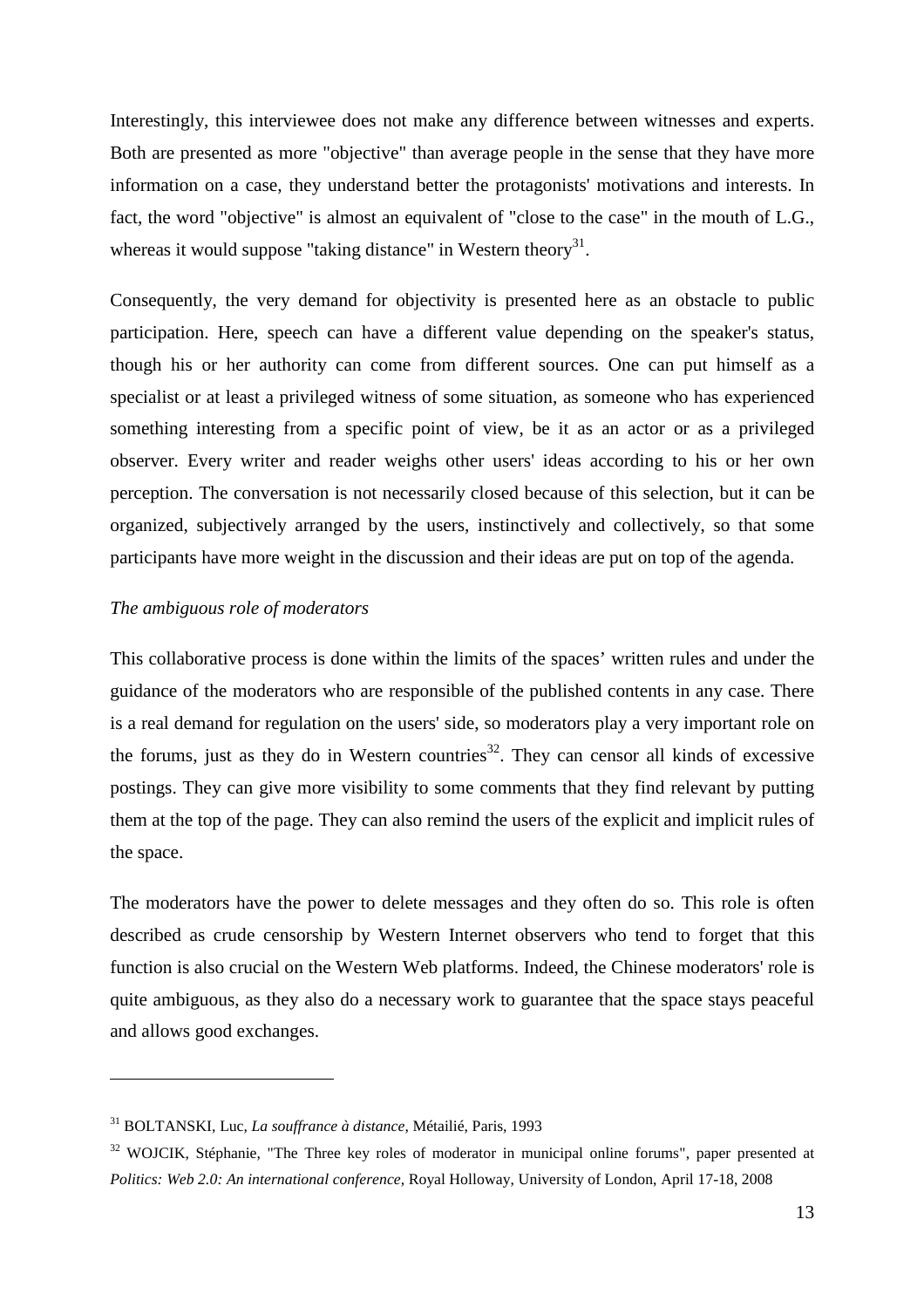"About that, I have set up my own forum before, I mean my personal forum, so I have some understandings of the backstage processes, because I need to protect myself from being attacked. There are some malicious comments, and there are some people who maliciously leave messages on your forum, and then they denounce you, this situation happens very often. So if you want to avoid this situation, you have to talk to the managers of some other big forums like that, discuss with them. Of course we have some discussion topics that are quite specialized, like how to avoid this situation, how to find methods of control when I want to control something." $33$ 

Sometimes, moderators also end up deleting opinions that are not in line with the national positions. Understandably, they do so to protect themselves and the sustainability of their forum, even more than to annoy the author of the comment. There is no better example than Japan on this point.

"For example if you are interested in a news item, you can click to read the article, and that's all.

- What if you don't agree [with the comments]?

- If I don't agree, if people think it's bad, someone can suppress it. If the people on this site are talking about something special like Japan, you can say that Japan is bad on some points, and if you think that's bad, if you don't agree, and you write the contrary, they delete it immediately.

- Why?

- It is the manager.

- The manager?

- Every website that has a comment page has a manager, the manager's task is to clear up the garbage, the rubbish comments." $34$ 

This obvious censorship must not lead us to condemn Internet regulation as a whole. It is demanded and justified by the users themselves because it also protects them from some virtual conflicts, and it promotes a politically and socially secure atmosphere for them to participate. Thanks to the filtering process, they feel that whatever they write, it will be published only if it is checked and positively appreciated by the moderator.

Paradoxically, limited as it is, the framework of the Internet still offers an important platform for expression. This is already a huge step in the Chinese context where expression has long

 $33$  C.L., designer, 26

 $34$  F.RT, student, 21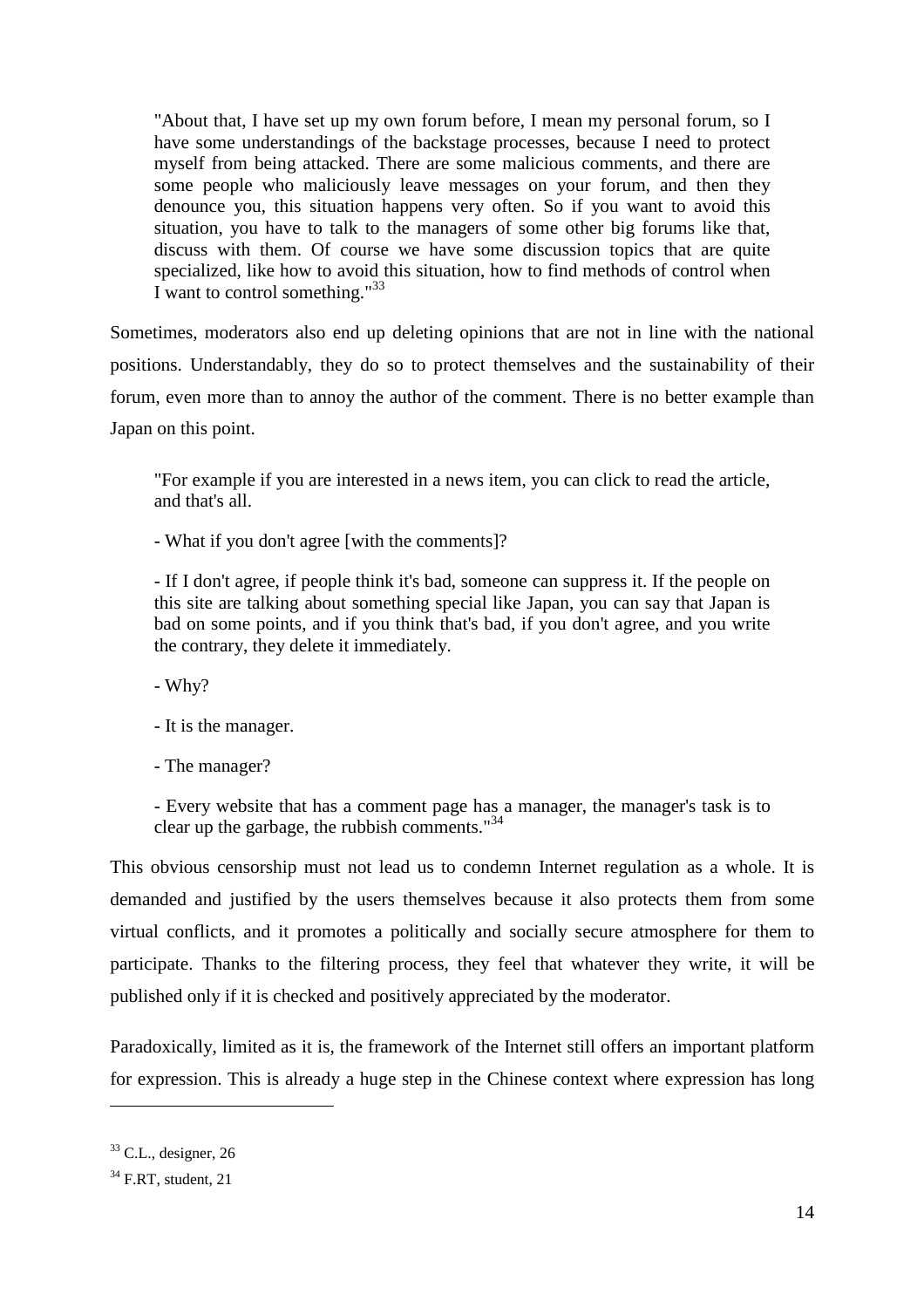been a monopoly of the Chinese Communist Party (CCP). Publication, which has long been the privilege of propaganda, is being vested by individuals. The resulting profusion of contents, among which some are poorly "civilized", creates new kinds of anxieties for Internet users, therefore they are contributing to the elaboration of a framework of formal and informal rules. The users are learning how to behave in this sphere, how to co-exist with each other without shocking each other or feel shocked by the others. In that sense, the Internet in China offers some space for a constantly evolving user-based construction of a set of rules that is negotiated, obeyed and checked by the users themselves.

In doing so, they are promoting such values as politeness, objectivity, moderation, that seem to echo the Western discursive tradition. This should not lead one to conclude to the advent of deliberation as a whole, but only that of some aspects of it. These aspects have a specific significance in the Chinese context and deserve to be explored more precisely.

Indeed, many of these rules have origins in the Chinese political practices and take into account the constraints of the regime, so the users are not elaborating a totally autonomous sphere, and the collaborative dimension of rule-setting is very ambiguous. It both enables Internet users to validate a framework of discursive values that they find appropriate, and contributes to maintain a kind of collective surveillance or even censorship. Obviously, the collective implementing of formal and informal rules is not necessarily the proof of the emancipation of Internet users towards the State.

True, this framework is limited, but it has not held back many Internet users from publishing contents on the Web to defend their country against the alleged Western "conspiracy" during the Tibetan crisis in March 2008 though. Still the tone of the comments often crosses the most basic lines of politeness<sup>35</sup>, which leads us to wonder once again: "is discussion possible?"<sup>36</sup>, and more precisely: what discussion is possible?

<sup>&</sup>lt;sup>35</sup> See this video that aims at proving the inalienable Chinese identity of Tibet. The comments, in English, are addressed to Westerners and half of the sentences contain the word "f\*\*\*". On that topic, contributions in Chinese are more or less on the same model.

http://www.youtube.com/watch?v=oWBAPAn5Ffo&feature=related#

<sup>36</sup> MCKINNON, Rebecca, "Tibet… Is discussion possible?", op.cit.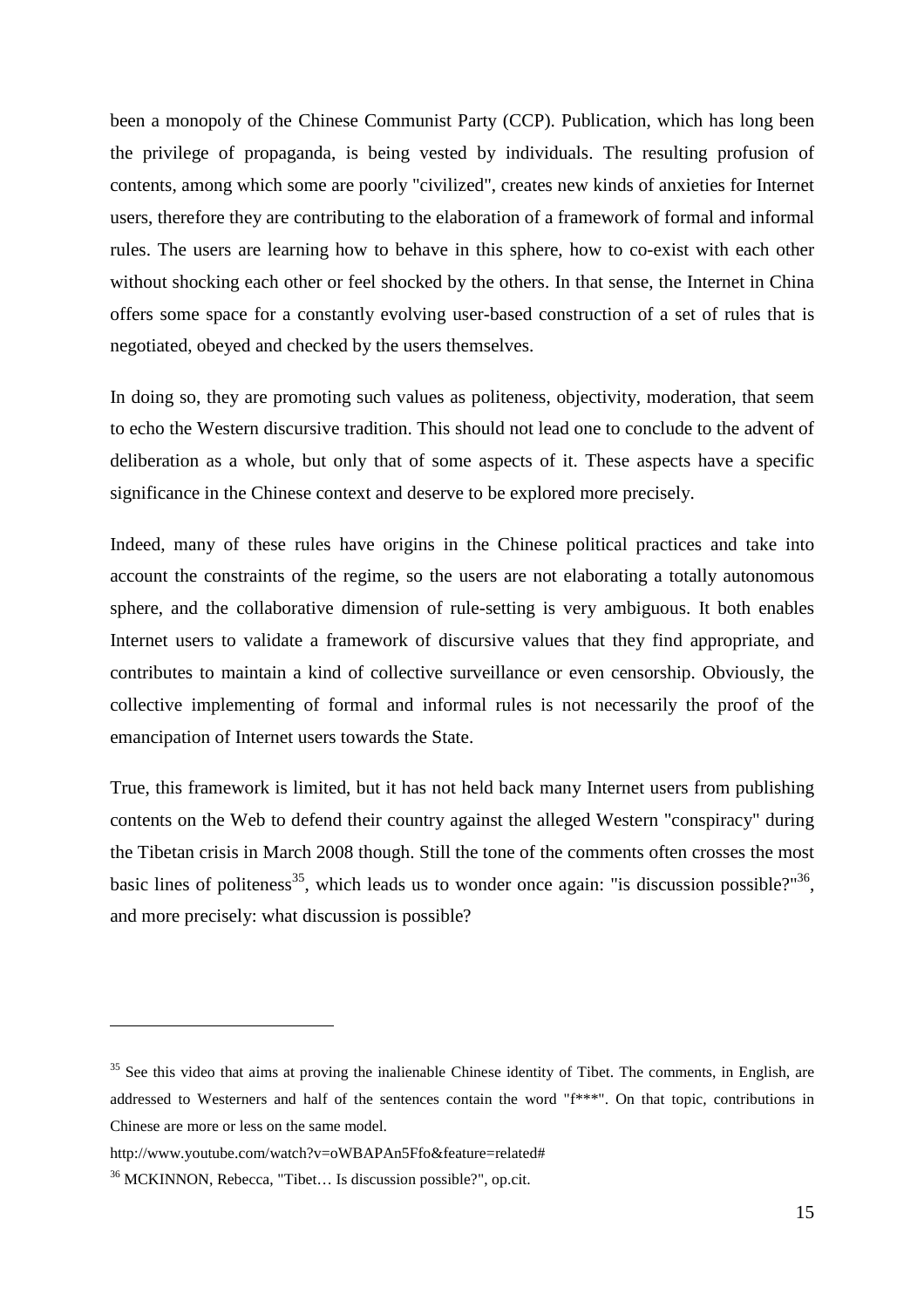#### CONDITIONS FOR A LEGITIMATE ONLINE EXPRESSION

In her analysis of psychological hotlines in the new consumer urban China, Kathleen Erwin<sup>37</sup> uses a foucaldian approach to analyze the reaffirmation of some social norms or constraints through these new forms of expression platforms in the 1990's. She remarked that most calls to the hotlines were formulated as complaints again family or marital pressure, which in itself is the proof of a deep change in the mentalities, but they usually ended up as a reaffirmation of the legitimacy of certain traditional practices. In that case, the opening of a channel for voicing complaints lead to the reconfiguration of power relationships instead of the mere liberation of citizens.

Likewise, the values enhanced in online discussions in China enlighten Internet users' position towards the function of public expression. The very fact that one can discuss the rules, and assess the existence of some censorship proves that the Internet is already taken for granted as a popular expression platform. All the normative vocabulary used by the Internet users to qualify the legitimate online behavior can be analyzed as the manifestation of the role they attribute to this platform of expression, which considerably differ from the model of deliberation.

#### **Assertion of individual expression**

The excesses allowed by anonymity are not always disapproved of. According to several interviewees, almost everyone needs some space to relax from a stressful daily life, and very few spaces allow the people to express their feelings, so Internet violence is just natural and even necessary. Most of the interviewees believe that the Internet is the right place for bursting out with anger, frustration, excitement, and all kinds of extreme emotions that can not be expressed openly elsewhere. An above quoted young lady expresses that indignation (*gongfen*) <sup>38</sup> is her main motive for participation on the Chinese Web. She only posts comments online when she is strongly shocked by a news item, and she usually posts very

 $37$  ERWIN, Kathleen, "Hear to heart, phone to phone: family values, sexuality, and the politics of Shanghai's advice hotlines" in DAVIS, Deborah (dir.), *The consumer revolution in urban China*, Berkeley, California University Press, 2000 pp 147s.

 $38$  X.YH, piano teacher, 27 (quotation p.5)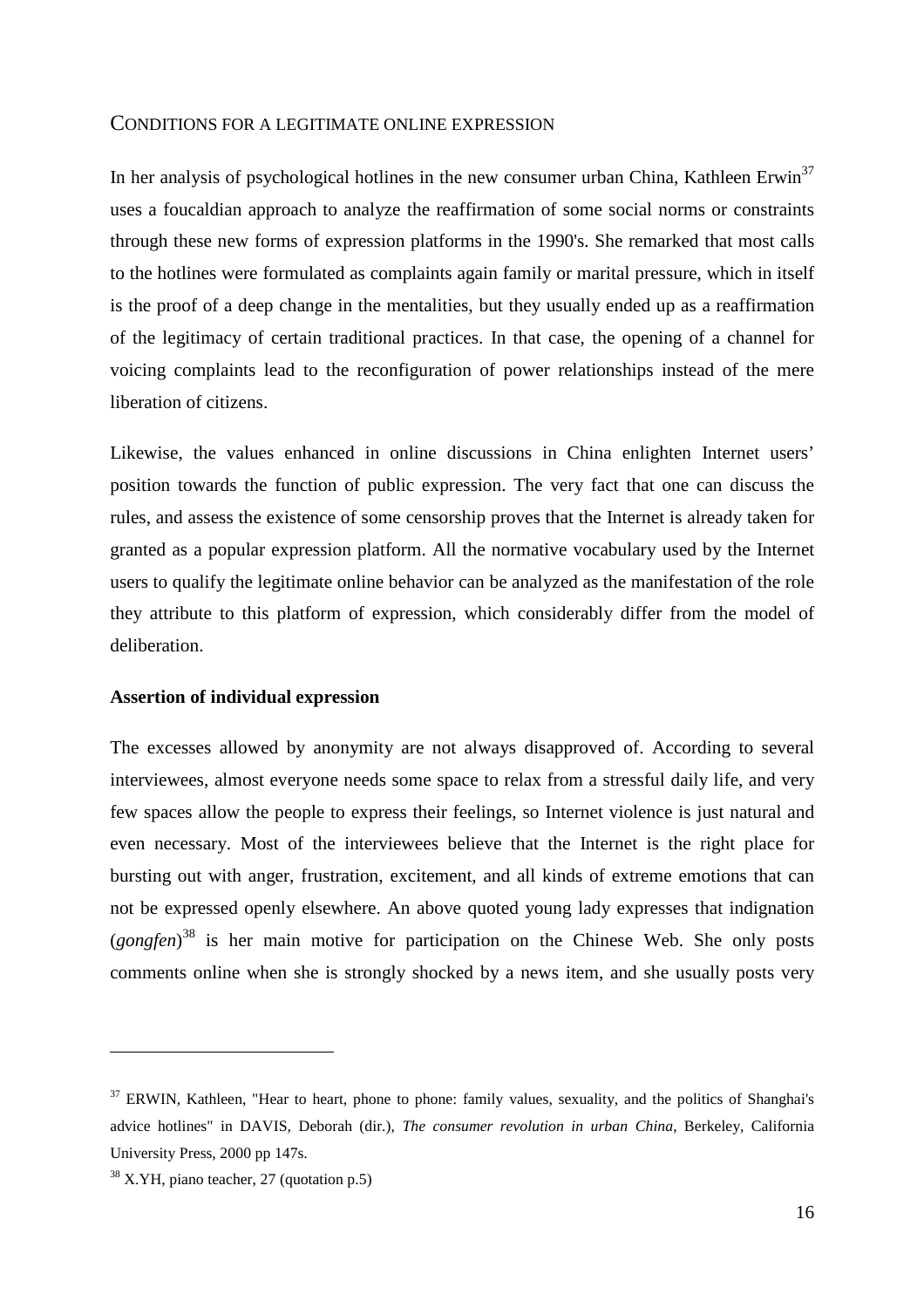short emotional reactions like "this is shocking!" or "Yes!!!". Another interviewee has the same feeling.

"Most people want to relieve themselves from what dissatisfies them in the society, or what dissatisfies them in other things. Most of them just want to let off steam (*faxie*)."<sup>39</sup>

All in all, it seems that the Internet has immediately been adopted by its users as a good space for popular expression and they find that it is worth coping with the drawbacks so that the population can use this opportunity for expression. Here is one typical example of the conclusion which almost all the interviewees draw about the role of the Internet.

"What can the Internet bring to China? It can accelerate society's progress and technological development. But I think that it is also a platform for everyone to exchange, it is a place to express their own points of view. In fact I think it's quite  $\gamma$ good."<sup>40</sup>

Some avatars of Internet violence can reveal a form of mobilization. For example, a specific category of young Internet users is called "angry young" (*feng qing*) because of their excessive positions online<sup>41</sup>. Some describe them as disrespectful and violent, whereas others say that these young are just desperately trying to express their critical vision of the current society, that is becoming too competitive and amoral. Many scandals that cause widespread impulsive reactions undoubtedly reveal great popular concern for such questions as safety $42$ , equity, value of human life, class struggle, or national pride, and they can be analysed as the affirmation of these new social norms<sup>43</sup>, but I do not want to develop this aspect here. Instead, I want to concentrate on the very modalities of the debates, and on Internet users' perception of the online exchanges of opinions and the rules that organize them.

 $\overline{a}$ 

http://www.globalvoicesonline.org/2006/09/08/china-dont-anger-the-youth/

 $39$  C.H., designer, 26

 $40$  X.YH., piano teacher, 27

<sup>41</sup> KENNEDY, John, "China: don't anger the youth", *Global Voices Online*, 09/08/2006

<sup>42</sup> THIREAU, Isabelle, and HUA, Linshan, "De l'épreuve publique à la reconnaissance d'un public: le scandale Sun Zhigang", Politix, vol.18 n°71, 2005, pp 137-164

<sup>43</sup> BOLTANSKI, Luc, CLAVERIE, Elisabeth, OFFENSTADT, Nicolas, Van DAMME, Stéphane (dir.), *Affaires, scandales, grandes causes*, Stock, Paris, 2007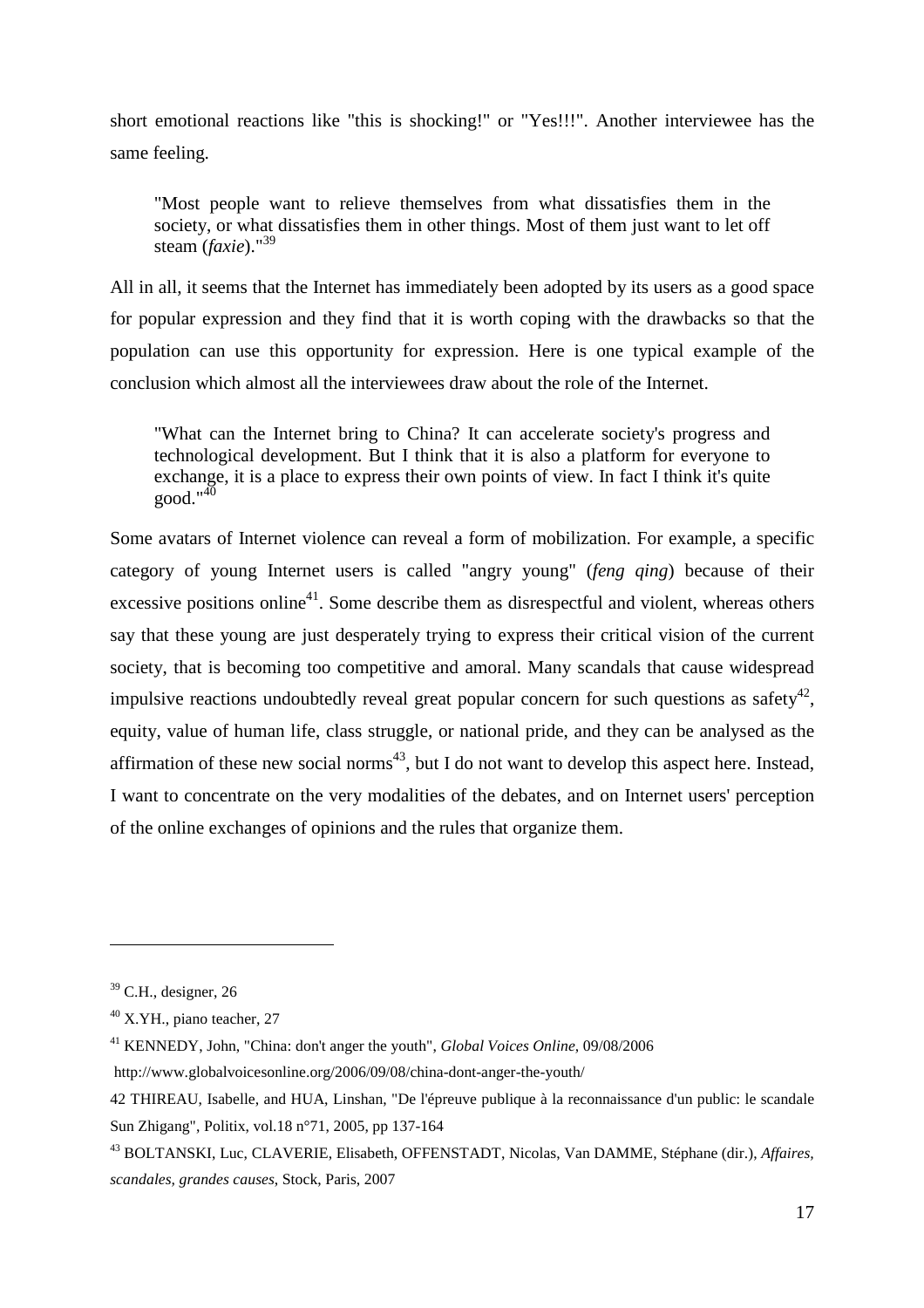The anger of these youth challenges the tolerance of other Internet users and it reveals the limits of online expression in their mind. Freedom of speech is acknowledged under conditions.

## **Debate and polemic**

First of all, according to most of the interviewees, freedom of speech supposes that one should not contradict each other's opinion.

"So I think that other people have their opinion, and I have mine, and it is not worth struggling about it, when you have seen it, it's over. It is useless to start analyzing if things should be like this or like that, everyone is free, right? So we can watch a little, but when it's over, I'm not the kind of guy that makes comments or judges the quality."<sup>44</sup>

H.J. does not like to contradict other Internet users because he feels that it would result in refusing their own freedom. Moreover he feels that contradicting someone on the Internet equals to judging the quality of the person and his or her speech. As a result, the very respect of other people, of free online expression and the principle of tolerance lead this person to refuse contradictory debates and to choose the "exit" option.

Having opposed points of view, highlighting the opposition and exchanging arguments is often perceived as attacking other Internet users. It is seen as something uselessly aggressive, when one should just ignore the opinions of the others and leave them alone.

Of course, one can not underestimate the role of censorship in the defiance towards debate. Having a different opinion is taking a risk at some point. The interviewees express the necessity to be careful, and speak in the terms allowed by the authorities, that is to say in accordance with the tone of official media like the People's Daily. It is necessary to "play the melody of harmony".

"For sure, you must not speak about the leaders of the country, you can not say anything about national leaders, and in your dissertation you shouldn't mention things about the country's leaders. I think that in China it's impossible, every point that you want to criticize, when you are in China you can not say it. It is not like abroad, if you want to go against the tide, it is not possible. It's like you, you're writing a dissertation, you must follow the tone, write articles in accordance with the theme, you must not leave the theme. China is trying to reach the harmonious

 $44$  H.J., salesman, 28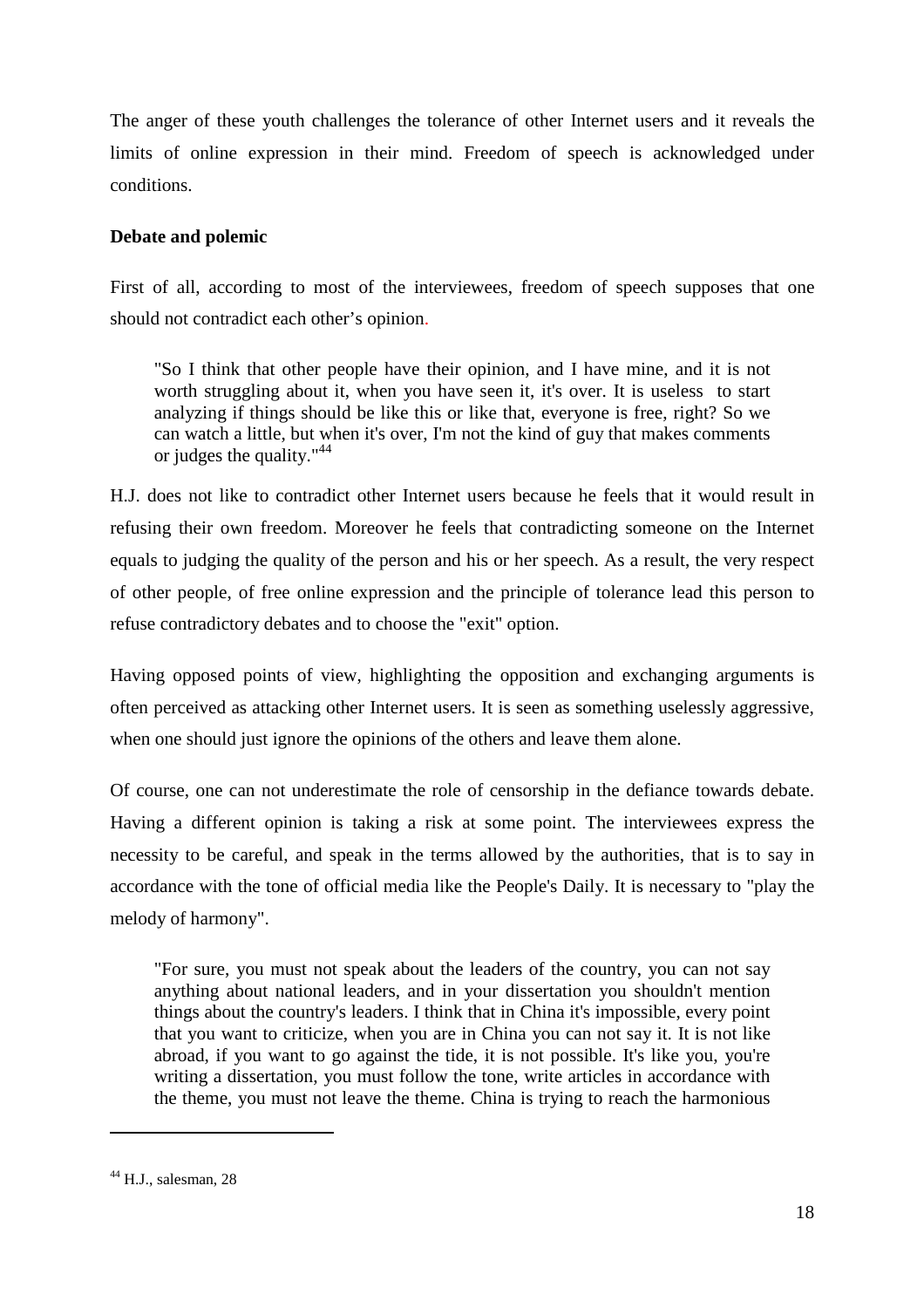society, you must be careful to know if this is the harmony of the Internet, the harmony of China, you must write with the colours of harmony, this is Chinese culture, you can not change it, everybody is like that."<sup>45</sup>

"Chinese culture" serves as a justification for what is first something forbidden by the communist system and censored by the authorities. It is far easier for Internet users to publish conformist opinions than to test original ideas, otherwise they would take the risk to "sing another tune". The musical metaphor is obviously an attempt to make the limits of expression look natural. They are part of Chinese culture and they are not questionable in the eyes of the interviewee. This effort to legitimize the situation reflects the personal appropriation of the national rules by this user.

It also reflects his position towards the foreign interviewer, in front of whom it is important not to criticize the system. Once again, this supports the idea that unanimity definitely looks better than discord, especially on a space that serves as China's showcase in front of the rest of the world. Internet is not considered here as a place for public discussion, but as a tool for displaying the most modern image of the country<sup>46</sup>.

In that context, being exposed to diverse opinions most often lead the interviewees to avoid getting involved into a debate. Arguing with people who belong to other groups and who do not have the same point of view is most often perceived as a bad behavior. The interviewees were often asked what their reaction would be if they came across an opinion on the Web, with which they did not agree at all. Their answers almost invariably contained pejorative vocabulary like "polemic", "argue", "quarrel", that were not inferred by the tone of the question.

By contrast, the meaning of tolerance becomes slightly different from what it would be in another context. It is more than an attitude of respect towards other people's opinions. It implies not to contradict their opinions and to stay indifferent to them. It is thus associated to a list of other values, some of which are picked in the Chinese philosophy.

 $45$  M.N., chef, 26

<sup>&</sup>lt;sup>46</sup> The Internet plays dozens of interlaced, paradoxical and complementary functions. We do not mean that the Internet is only a showcase, but that when asked about the specific question of disagreement, the interviewees tend to privilege this aspect.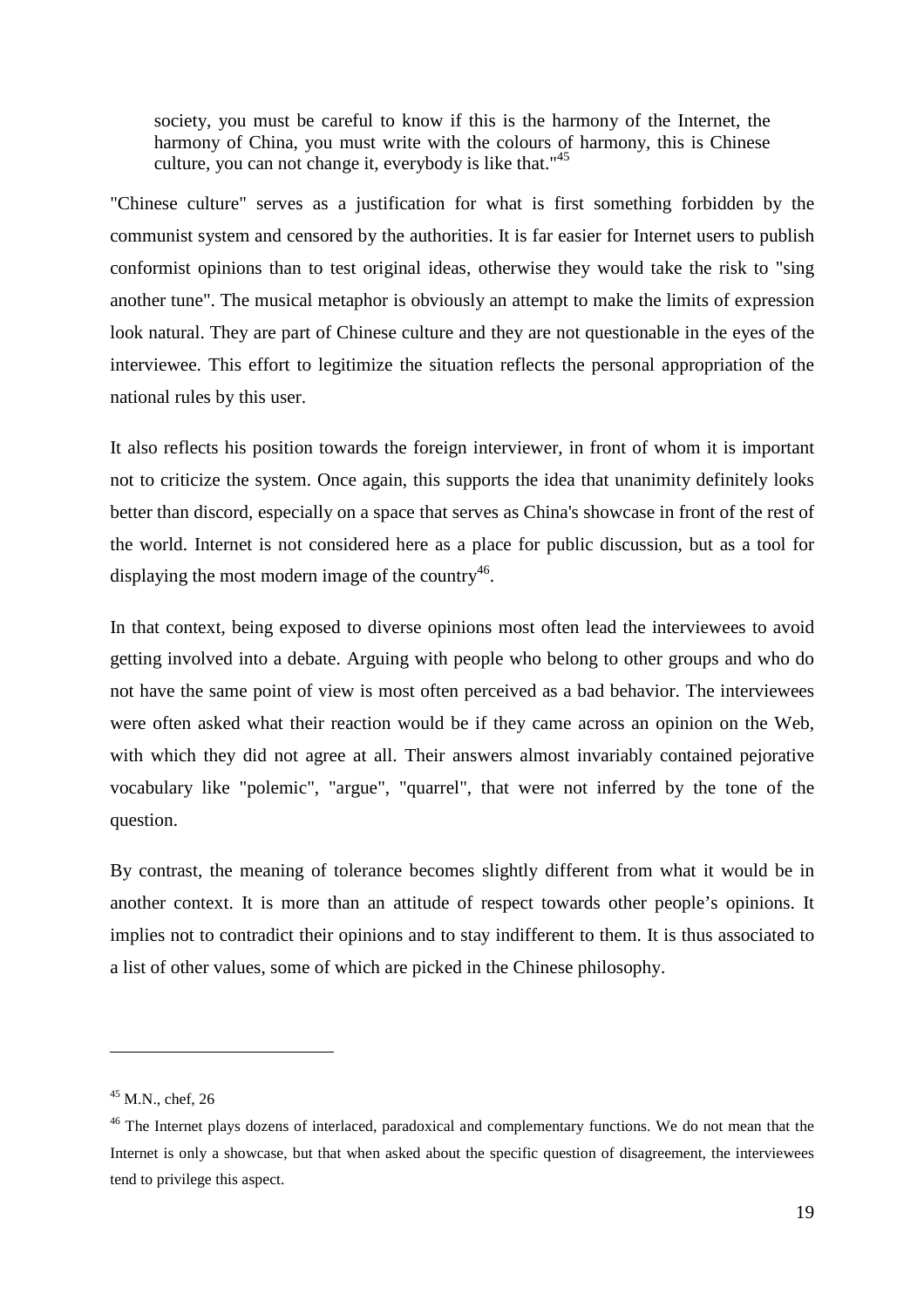"*Zhongyong*" [happy medium] means something like letting go, not doing polemic, it sounds a little like that, it sounds a little like Buddhist or Christian thinking, it means that I am not going to quarrel with you about issues, like power or money, even if I must have desires, but my behavior or my character will not be like that."<sup>47</sup>

For P.Y., the Chinese way of proceeding in discussions is the most subtle, and it is more efficient to manage relationships. Let us read further his interview.

"One must have an amenable behavior (*suihe*), like this it facilitates relationships, it is easier to cooperate (*gongshi*), in fact I think that it is easier to succeed in all domains. In China we often come upon that sort of situations, for example you don't agree with someone, with your boss, or you don't agree with your client, if you quarrel violently, even if you're right, maybe he won't agree. It is different abroad, if you have an opinion you can say it directly, you can tell everybody we need to do like this, and then they do like this, but not in China. We speak in a more subtle way (*weiwan*), we express our point of view in a more subtle way, if it's my colleague, or if it's my friend, I must use this sentence, we think more about how to say things to settle issues. You can not expect from the Chinese to settle issues the same way as Westerners do, it would confuse things. If I start to argue violently on some questions with people, I don't believe that after that we could still solve issues together and in peace. So I think that it is understandable that when I read on the Internet that the Chinese should take inspiration from Western thinking, I don't agree. We need to learn some things, but on other things we need to respect ourselves, the context is different."<sup>48</sup>

It seems that it is impossible to solve a disagreement in the eyes of P.Y.. Discussion neither has the power to settle questions, nor to overcome them, it can only underline discord and make it even more insuperable. The reference to a commercial situation implies that the reference to tradition is mainly used for strategic purposes. Indeed, the strategic context is the ultimate reference to decide what elements can be kept or not within the various elements of the Chinese traditions.

Chinese Internet users mobilize various justifications for feeling uncomfortable with debate. Whatever the justifications, the function of online expression is obviously not to exchange arguments and convince each other. It is a space available to put one's testimony, record one's diary, drop off some emotions, separately from the other users.

In this context, what dialogue is possible between the different Internet users?

 $47$  P.Y., manager in a medicine company, 25

 $48$  P.Y., manager in a medicine company, 25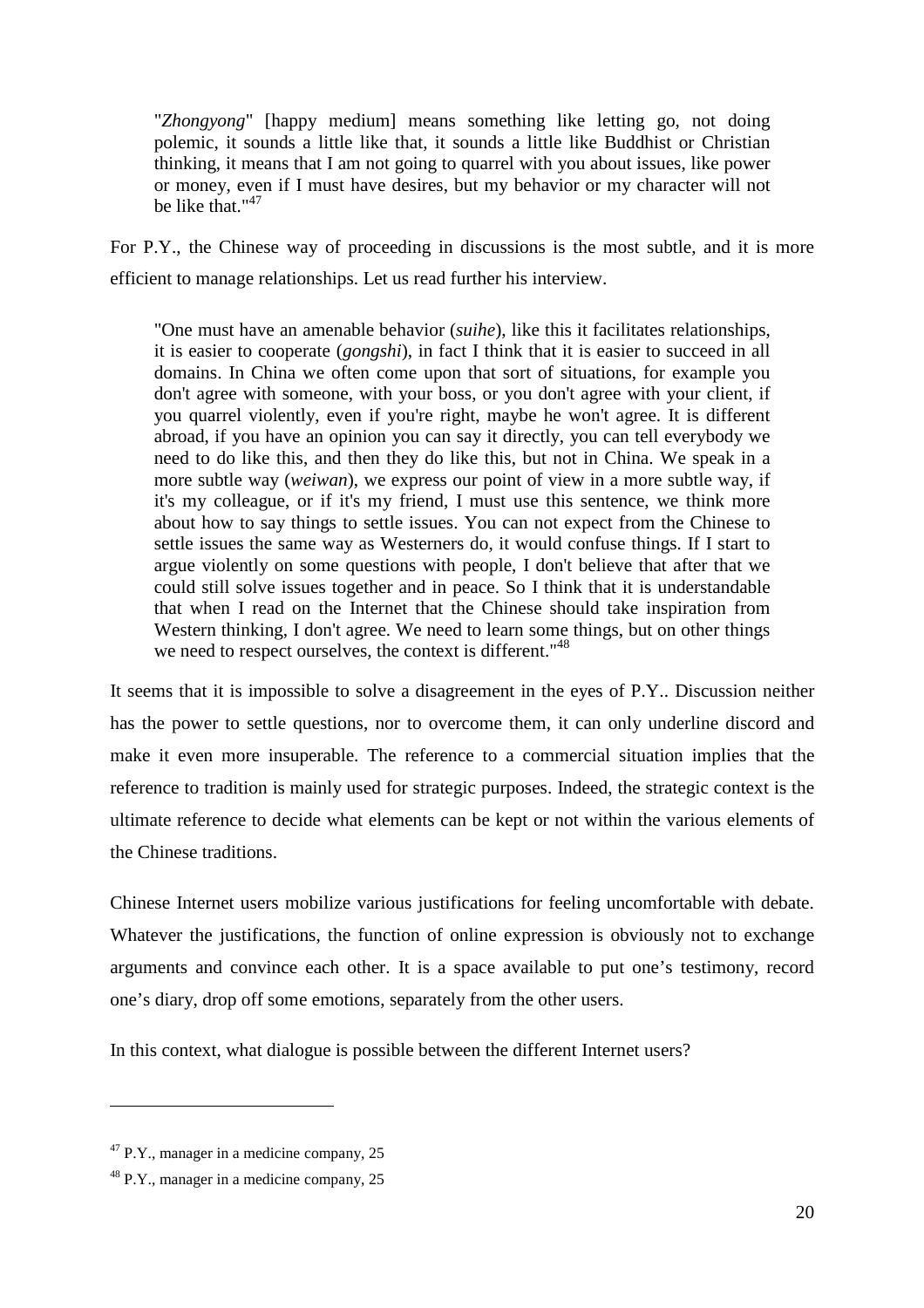#### **Diversity, pluralism, and public opinion**

In an article about a French radio broadcast, in which telephone operators had to select listeners for speaking on-air, Dominique Cardon<sup> $49$ </sup> studies into details the sometimes arbitrary criteria that determine the legitimate participation in that kind of public space. Apart from the basic requirements of politeness and level of language, the persons in charge of the selection privileged listeners who were able to highlight a certain level of general interest through their personal testimony. They needed to find the general dimension that can have an interest for the whole society, in their particular situation. Under that condition, they could be selected to participate in the radio broadcast.

In my Chinese sample this detachment pattern is almost never referred to, and even sometimes criticized. The role of experts and witnesses has been mentioned before. Moreover one belongs to a group and he is representative of that group, be it regional, professional, national, by income or else. Paradoxically social belongings are taken for granted by the interviewees, and they do not consider the idea that each individual's various belongings (sexual, educational, professional and so on) could be contradictory. When they describe their social belongings, the interviewees portrait a highly stereotyped and segmented society.

For example, M.N. tells us that the population's mentality depends on the geographic origins of the people. One of the pleasures derived from the Internet is to compare the habits of the North and the South, which incites people from each region to play the assigned roles.

"There can be topics like this, there are Beijingers and Shanghainese, Beijingers can represent typical Northern people, and Shanghai represents a typical city of the South, and people from these two cities compare their characters."<sup>50</sup>

This interviewee was quite enthusiastic about this experience. For him it represented the pleasure of sharing a common space and enjoying co-presence on a same virtual platform. Indeed, such a comparison encourages tolerance and diversity, but in this kind of conversations, you can only speak for yourself and never be representative of the others. There is no common point between people from different social categories, therefore they can

<sup>49</sup> CARDON, Dominique, "Comment se faire entendre? La prise de parole publique des auditeurs de RTL", *Politix*, vol.8 n°31, 1995, pp 145-186

 $50$  M.N., chef, 26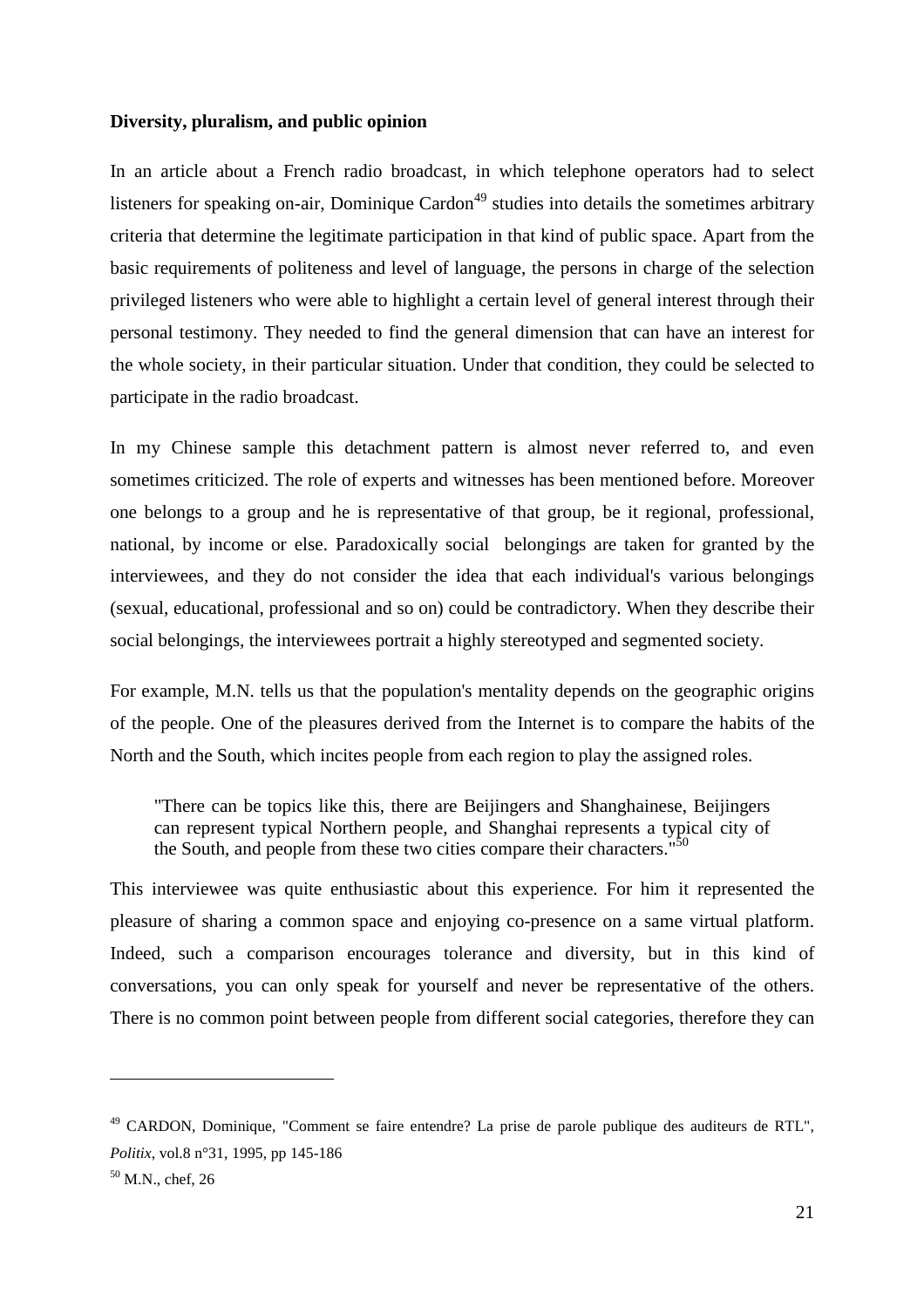not speak for one another, let alone criticize one another's opinion. Apparently, different people's interests are necessarily antagonistic.

"I think perhaps some people can represent an association, that is to say he can represent a fixed crowd, for instance a profession, perhaps some people can represent the workers, some people can represent the farmers, some people can represent the white collar workers, but the person who speaks on behalf of the white collar workers benefits definitely cannot represent the lowest level social citizens, this is certain, then let's say the lowest level of the society definitely cannot represent such a high level social stratum as white collar workers, they definitely cannot represent each other."<sup>51</sup>

"Given that everyone has different points of view on each problem, and that everybody has his own life style, different educational levels, we don't understand things the same way, so it is difficult to say that we are going to make comments, maybe sometimes you find something is wrong, it is not correct, and someone else finds it's right, everything is possible, I think that everything has two faces, there can not be only one opinion on something." $52$ 

In this vision every citizen's opinion can only be considered as corporatist, selfish, and partial. Every category is seen as having contradictory points of view, and the multiple faces of the individuals that result from their personal backgrounds are neglected. It seems difficult to imagine that these people could find a common position together.

The tolerance that is valued in this model is that of diversity, not that of pluralism. In the ideal type of pluralism, several points of view can emerge in one single group, and be shared in order to be discussed. There is a natural paradox in the concept of pluralism. There must be a basic agreement between everyone on the very fact that disagreement is possible and even fruitful<sup>53</sup>. On the contrary, in the model of a segmented and stereotyped society, the diversity of opinions can only be the result of diverse social situations. Consequently, they are not arguable and relativism is the only possibility to deal with divergent opinions.

Given this description of the society, a "public opinion" that would be the result of exchanges of views between the different social categories, seems unlikely to emerge. The word "public opinion" is used by the interviewees though, with a quite unexpected definition, and it reflects their perception of a segmented society.

 $51$  C.H., designer, 26

<sup>52</sup> X.YH., piano teacher, 27

<sup>53</sup> LECA, Jean, "La démocratie à l'épreuve des pluralismes", *RFSP*, Vol. 46, n° 2, 1996, pp 225-279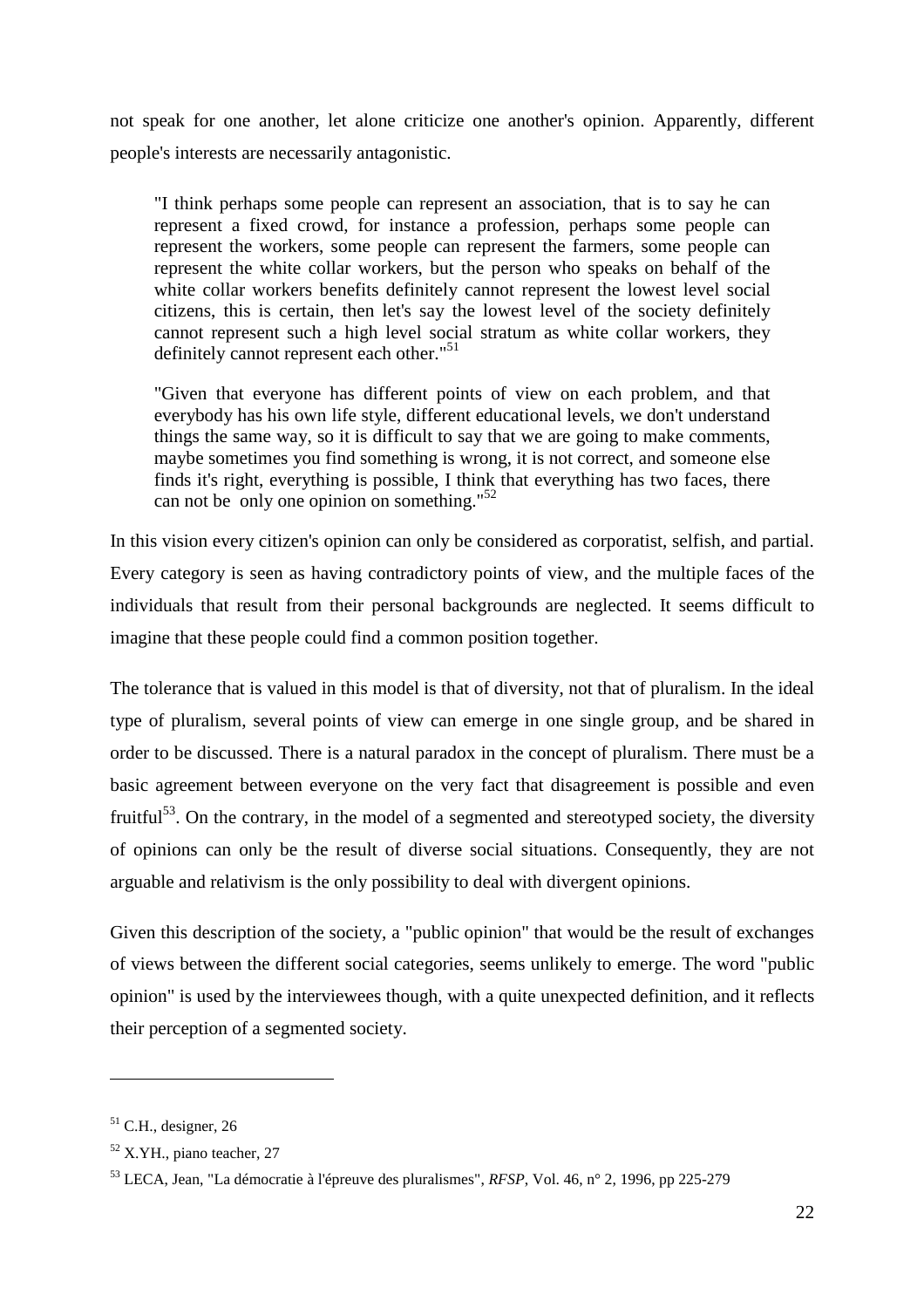"In Harbin, it was also in the North-East, there was a nurse in Harbin who crushed the head of a kitty with her high heels, we call that the "cat case". When it broke out, when the photo was published, it was already on TV, people found where she worked, they called the hospital, her home, they prevented her from living normally, that's how it happened. After that the hospital fired her, they had to, otherwise it was impossible to work normally, this is the pressure of public opinion."<sup>54</sup>

Here, public opinion is not the result of a diversity of opinions, nor that of a debate. Instead, the Internet users are unanimous and they collectively condemn the actions of the woman. There is no collective exchange of opinions nor any organized reaction, but only a massive, arbitrary and excessive personal harassment that resulted in the punishment of one particular person and her entourage. The general dimension of public opinion is replaced by a singular example which has almost no impact for the rest of the society. Public opinion represents here a large number of people who have the same opinion, and who have always had that opinion, even without exchanging with one another whatsoever. In other terms, this kind of massive mobilization results in the enforcement of shared moral norms, rather than the elaboration of a public opinion, conceived as the result of public discussion, and opposed to a simple aggregation of multiple individual opinions.

The result of this is a phenomenon of polarization of the opinions on the different discussion spaces.

## **Polarization**

"Many people pour out their feelings in a not reasonable way, you see? They can dirty this platform. In fact there are people like that in every country, who don't understand anything, they only want to let off steam (*faxie*), or put anything on the Web. This can make it really dirty, and people who used to speak in a rather civilized manner end up going away from this platform."<sup>55</sup>

Heterodox opinions do not disappear in that kind of situation. People who express discordant opinions can be excluded from some Internet platforms like mainstream portals (Sina or Sohu for instance), but they can still find spaces to publish their own opinions. The result is the marginalization of heterodox opinions, not their disappearance.

 $54$  L.J.L., tourism, 23

 $55$  H.J., salesman, 28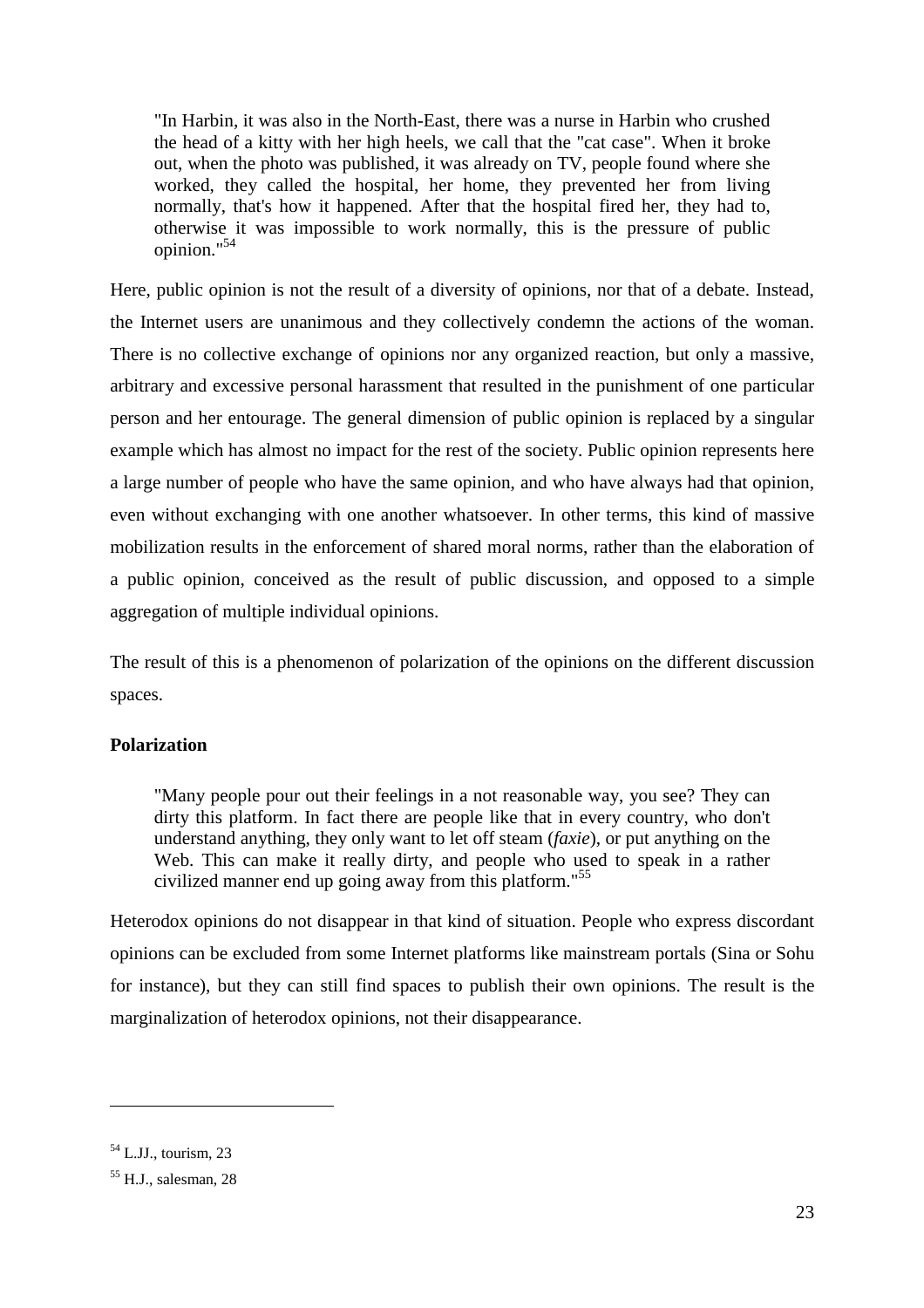"The freest are blogs because they are not controlled. And on QQ too, there is a blog space. On MSN too. Until now you don't need to give much information to open your own blog. If the moderator sees that there is a problem, he can intervene, he can tell you, but in general they don't have the means to control you. Even freer than that, you have MSN or QQ. But the drawback is that there is no set address that is always there. Everything you say disappears immediately. It is like a telephone, you can talk without thinking.

- So finally you think that blogs are the most interesting?

- Yes, because first if you want to have freedom of speech, it needs to be open, because if it is not open, you can not say it is free."<sup>56</sup>

Here the interviewee, who is someone particularly critical and mobilized, underlines the importance of publicity. When large audience forums become uncomfortable for having debates, Internet users can open their own blog, or their own small forum thread, in which they will probably be more at ease to express their personal opinions. These smaller spaces can be considered as more personal or private by the writers as well as the readers. They are a kind of hybrid space that allows some opinion exchanges. They have some publicity anyway, because information can spread very rapidly among millions of people through personal networks. But they do not have the status of official news; information is not openly debated among peers.

This does definitely not fit the ideal-type of deliberation, but some ideas are still exchanged, and that they can spread very quickly without necessarily being discussed online.

#### **Some hypotheses**

On the one hand, the marginalization of minority opinions implies that there is little space for debate on the Chinese Web. On the other hand, one needs to take into account the niche spaces where some opinions are still offered to small publics, that are more likely to reach the agreement of their readers than that of the public of bigger and more censored Web portals. It would be interesting to explore further theories of the diffusion of opinions in this context of a fluid circulation of ideas that can be diverse but rarely publicly challenged. The "long tail" theory<sup>57</sup> could be useful to understand the circulation of ideas within the different groups of Chinese Internet users for example. Elaborated in response to the development of Web 2.0

 $56$  C.H., designer, 26

 $57$  for a short presentation, see http://en.wikipedia.org/wiki/The Long Tail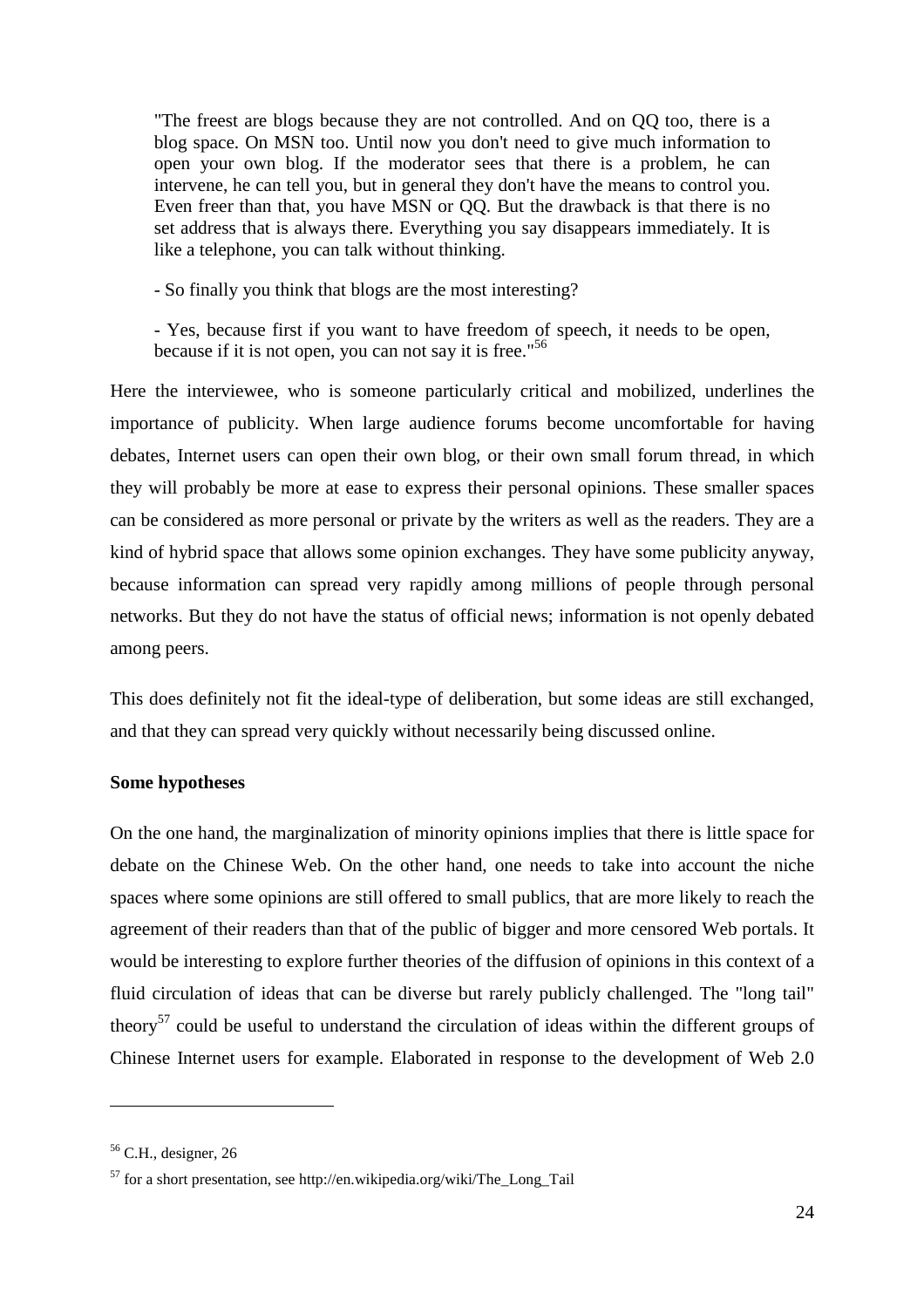services, this theory makes the hypothesis that Internet platforms provide space for the creation of a multitude of tiny audiences, which at the end could represent a powerful audience if considered altogether. In that sense, Web 2.0 theories are stimulating because they propose alternative models of opinion building that try to fit the fluidity of the exchanges of ideas on the Internet.

Expression on the Chinese Internet is not separated from social constraints. It is inextricably embedded in Chinese society. Nevertheless the rules are debated, commented on, reappropriated by the users. They can select practical values within a repertoire offered by traditions, by the economic context, by international values etc. This very appropriation process reveals that Internet users are coming to grips with public expression platforms. The values defended by the Chinese Internet users, like diversity, tolerance and free opinion, have specific meanings in their minds and they must be understood in the light of the local context. Now, popular expression is legitimate within some limits that constantly evolve, even though it is most often devoted to testimonies and anonymous psychological release. For lots of Internet users, online expression is more an individual opportunity to release emotions than a collective tool to debate divergent opinions.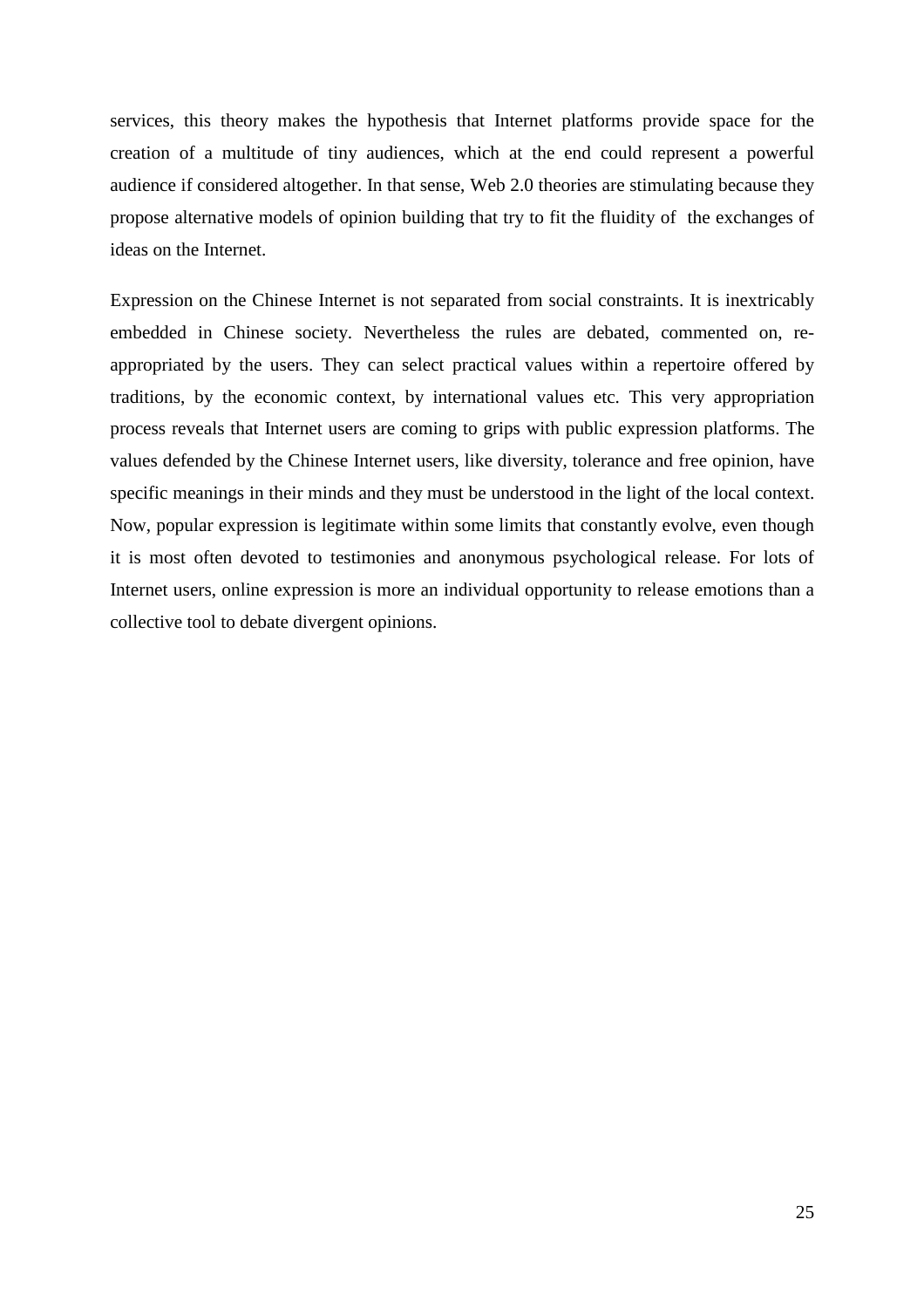#### REFERENCES

BLONDIAUX, Loïc, et SINTOMER, Yves, "L'impératif délibératif", *Politix*, vol.15, n°57, 2002, pp 17-35

BOLTANSKI, Luc, CLAVERIE, Elisabeth, OFFENSTADT, Nicolas, Van DAMME, Stéphane (dir.), *Affaires, scandales, grandes causes*, Stock, Paris, 2007

BOLTANSKI, Luc, *La souffrance à distance*, Métailié, Paris, 1993

CARDON, Dominique, "Comment se faire entendre? La prise de parole publique des auditeurs de RTL", *Politix*, vol.8 n°31, 1995, pp 145-186

DAHLGREN, Peter, "L'espace public et Internet", *Réseaux*, n°100, 2000, pp.157-186

ERWIN, Kathleen, "Hear to heart, phone to phone: family values, sexuality, and the politics of Shanghai's advice hotlines" in DAVIS, Deborah (dir.), *The consumer revolution in urban China*, Berkeley, California University Press, 2000 pp 147s.

EWING, Richard D., "Cracking China's Great Firewall", *Asia Times Online*, 10/07/2007

FOWLER, Geoffrey A., "Bloggers In China Start Testing Limits Of 'Mental Firewall'", *Wall Street Journal*, 05/12/2007

FRENCH, Howard, "Chinese begin to protest censorship of Internet", *International Herald Tribune*, 04/02/2008

GAXIE, Daniel, *Le cens caché : inégalités culturelles et ségrégation politique,* Seuil, Paris, 1978

GUO, Liang, *Surveying Internet usage and impact in twelve Chinese cities, www.markle.org, oct.2003*

HABERMAS, Jürgen, *Droit et démocratie*, Gallimard, Paris, 1997

KENNEDY, John, "China: don't anger the youth", *Global Voices Online*, 09/08/2006 in http://www.globalvoicesonline.org/2006/09/08/china-dont-anger-the-youth/

LECA, Jean, "La démocratie à l'épreuve des pluralismes", *RFSP*, Vol. 46, n° 2, 1996, pp 225- 279

LIAN Yue, "The Anonymous Internet is the Citizens' University", *Southern Metropolis Daily,* 27/10/2006

MANIN, Bernard, et LEV-ON, Azi, "Happy accidents: Deliberation and online exposure to opposing views", *http://www.eurozine.com/articles/2006-07-19-manin-en.html*, originally published as "Internet: la main invisible de la délibération", Esprit, May 2006, pp 195-212 MANIN, Bernard, *Principes du gouvernement représentatif*, Calmann-Lévy, Paris, 1995 MARTINSEN, Joel, "Animal cruelty in the mainland press", *www.danwei.org*, 02/03/2006

26